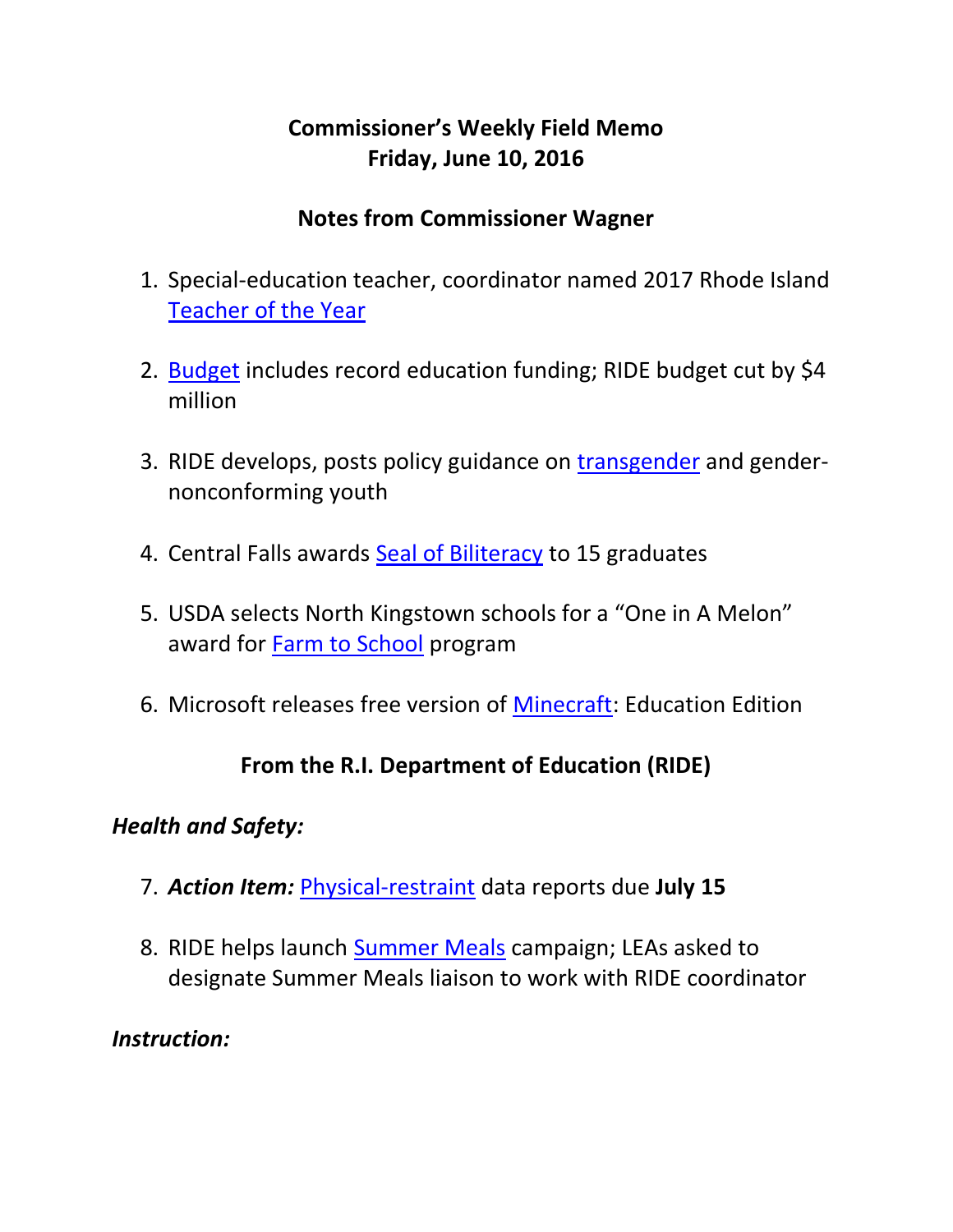**9.** RIDE seeking proposals for presentation at [conference on](#page-10-0)  [excellence, innovation](#page-10-0) in schools; submission deadline, **June 30**

### *Career and Technical Education:*

**10.** CTE programs can schedule [program review](#page-11-0) for the fall; deadline, **June 17**

### *Assessments:*

- 11. [Interim Assessments](#page-11-1) no longer available after June 30
- 12. Some [preliminary PARCC results](#page-12-0) to be available on or about June 20

### *Legal:*

13. Commissioner issues [decisions](#page-12-1) on 504 Plans, anti-bullying policies, career-preparation programs

### *Educators:*

- 14. LEAs encouraged to apply for grants on teacher preparation, performance-based compensation
- 15. *Reminder:* New guidance documents posted on evaluations; all LEAs must submit [educator-evaluation data](#page-15-0) to RIDE by **July 8**

### *Data Collection:*

**16.** *Reminder:* Roster Verification for Principals due **June 24**

### **From the U.S. Department of Education**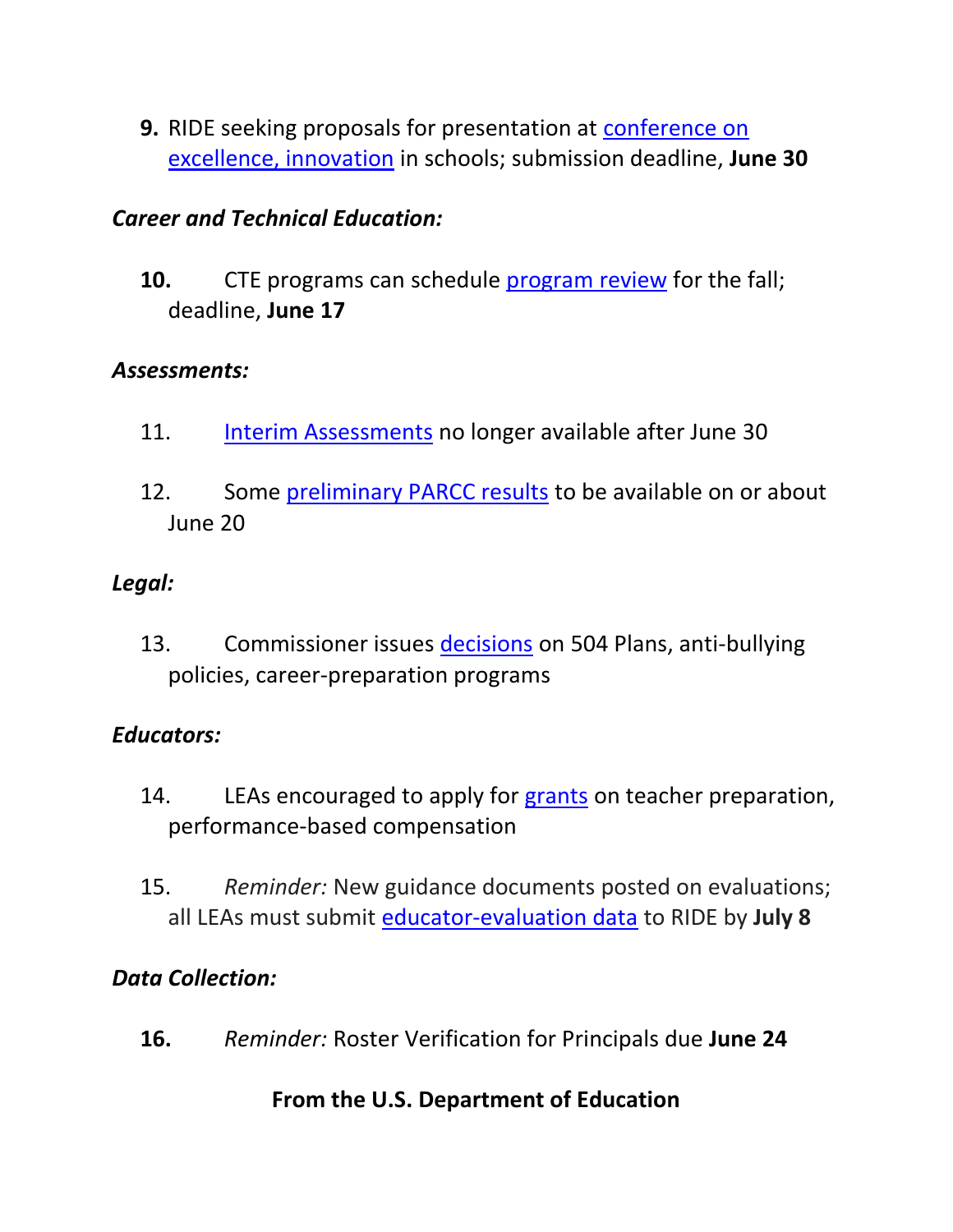- 17. New data show prevalence of [chronic absenteeism](#page-16-0)
- 18. Secretary King, USDA Secretary Vilsack urge support for [Summer Meal Programs](#page-17-0)
- 19. Data show wide disparities in [equity, opportunity](#page-20-0)

#### **From other organizations**

- 20. Instructional materials available on [World War I](#page-21-0)
- 21. Tuition waivers available for summer PD course on LEGO [robotics](#page-21-0)

### **Action Item Calendar**

**Thursday** (June 16): [Preliminary CTE Collection for Approved Programs -](https://www.eride.ri.gov/eRide40/DataDictionary/ViewDetails.aspx?ID=306) [Due](https://www.eride.ri.gov/eRide40/DataDictionary/ViewDetails.aspx?ID=306) June 20: [Final Program Core Data](https://www.eride.ri.gov/eRide40/DataDictionary/ViewDetails.aspx?ID=284) - Due June 20: [Final Coordinated Early Intervening Services \(EIS\) -](https://www.eride.ri.gov/eRide40/DataDictionary/ViewDetails.aspx?ID=283) Due June 20 – Reports on [interventions](http://ride.ri.gov/Portals/0/Uploads/Documents/FieldMemos/031816-FM.pdf) due June 24: [Roster Verification Principal Signoff \(Stage 3\)](http://www.ride.ri.gov/TeachersAdministrators/EducatorEvaluation/EducatorPerformanceandSupportSystem(EPSS).aspx) – Closes June 30 – [Asset Protection](http://ride.ri.gov/Portals/0/Uploads/Documents/FieldMemos/052016-FM.pdf) Plan due July 8 – [Evaluation](http://ride.ri.gov/Portals/0/Uploads/Documents/FieldMemos/042916-FM.pdf) data due July 15 – [Housing Aid](http://ride.ri.gov/Portals/0/Uploads/Documents/FieldMemos/052016-FM.pdf) applications due July 15 – Physical-restraint data due August 1 **–** Fast-Track [Repair Program](http://ride.ri.gov/Portals/0/Uploads/Documents/FieldMemos/052016-FM.pdf) intent letter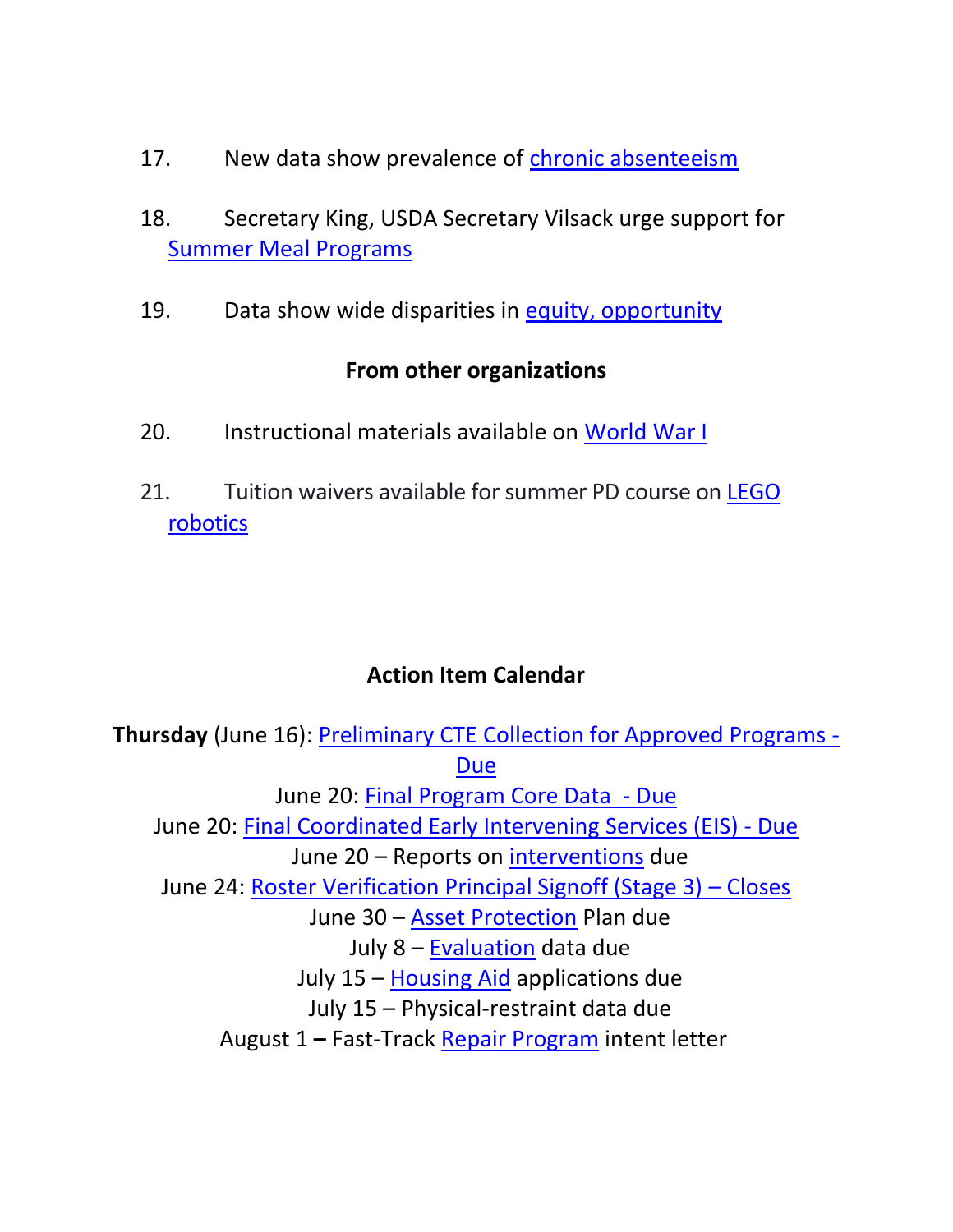### **Notes from Commissioner Wagner**

### <span id="page-3-0"></span>**1. Special-education teacher, coordinator named 2017 Rhode Island Teacher of the Year**

In a surprise ceremony at the Beacon Charter High School for the Arts, in Woonsocket, Governor Raimondo announced that Nikos Giannopoulos, a special-education teacher and coordinator, is the 2017 Rhode Island Teacher of the Year. Mr. Giannopoulos, who has taught at Beacon for the past six years, co-teaches classes in algebra, chemistry, and filmmaking. He is also responsible for creating transition plans and evaluations for the students at Beacon with special learning needs, and he is the sponsor and coordinator the Gay Straight Alliance at the school.

As we focus on coursework that is rigorous and relevant and on the importance of engaging students in challenging courses, it is significant that we have chosen as our Teacher of the Year an educator with such a diverse set of interests and skills. Along with his responsibilities as a special-education transition coordinator, Nikos Giannopoulos teaches a wide range of courses, covering the arts, science, and mathematics. Additionally, as a sponsor of the Gay Straight Alliance at Beacon, he is committed to diversity and to creating a safe and secure learning environment for all. He is an excellent choice as the 2017 Teacher of the Year, and we thank the committee of educators that recommended the selection.

Mr. G., as he is known at Beacon, now becomes a candidate for selection as the 2017 National Teacher of the Year, and we will support him as he completes his application for that distinction.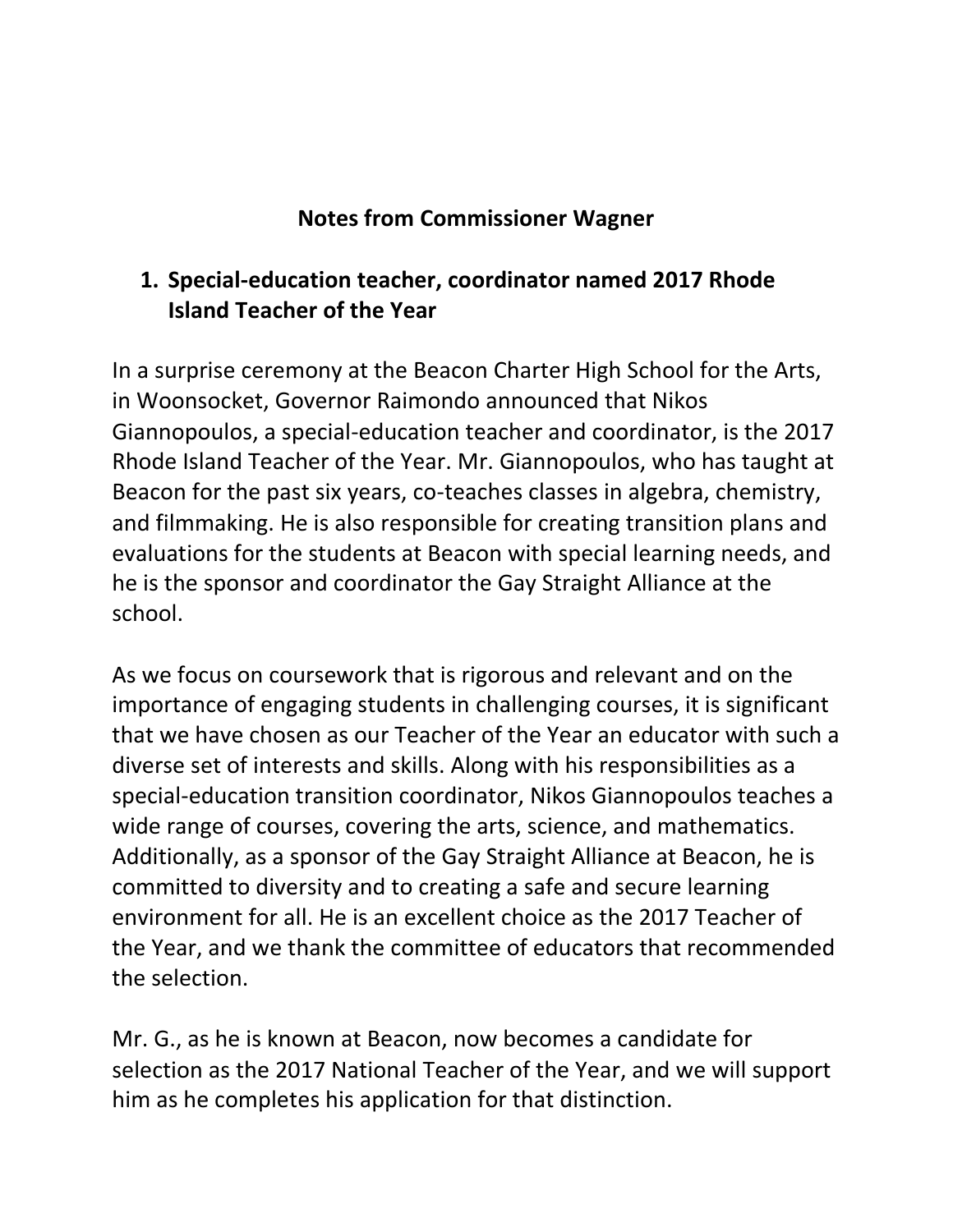## <span id="page-4-0"></span>**2. Budget includes record education funding; RIDE budget cut by \$4 million**

As you are aware, the House Finance Committee approved a Fiscal Year 2017 budget early on Wednesday morning and transmitted the budget to the House for a vote next week. We are pleased that the budget includes record funding for PK-12 education, including funds to expand the Rhode Island Pre-kindergarten program (\$5.2 million); the first categorical funding for English Learners (\$2.4 million); increased funding for students with disabilities (\$2 million), regional transportation (\$2 million), and career-and-technical education (\$1 million); funding for free PSAT and SAT participation for all students in public high schools (\$500,000); and funding to provide instruction in computer science in all public schools (\$260,000), among other initiatives.

Over the past two days, budget discussions have focused on revisions to the funding formula, particularly regarding aid to charter public schools, and these discussions will be on-going.

While we recognize that the budget supports education in several key areas, we want to let you know of our concerns about the cuts of more than \$4 million to the RIDE budget as proposed by the Governor. These cuts could hinder our efforts to move forward on several key initiatives. The cuts include:

- elimination of the plan for providing leadership training for aspiring principals (\$1 million);
- elimination of planning funds for schools considering developing innovative proposals to become Empowerment Schools (\$1 million);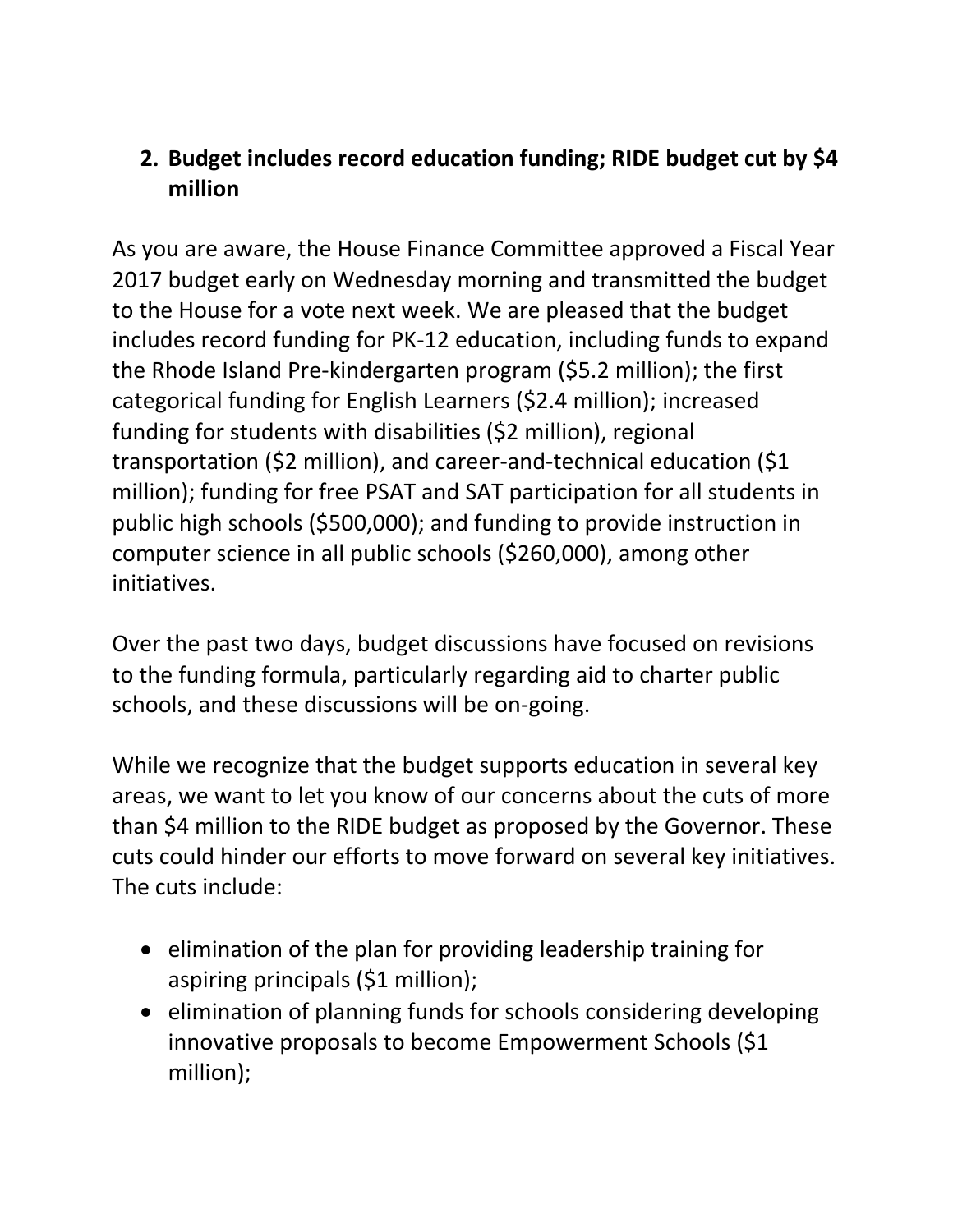- elimination of funding to establish a team of "instructional fellows" at RIDE who would work directly with teachers in the field (\$750,000);
- elimination of funding to carry on with our work on early learning, including advancing preschool program quality and developing a kindergarten-readiness profile (\$800,000); and
- reduction in E-Rate funding that supports investments in broadband Internet access for schools and libraries (\$500,000 ).

We will continue to work with Governor Raimondo's team and the General Assembly to advocate for the restoration of funds to support these vital initiatives, which serve the best interest of Rhode Island educators and students.

## <span id="page-5-0"></span>**3. RIDE develops, posts policy guidance on transgender and gender-nonconforming youth**

RIDE has developed and posted Guidance for Rhode Island Schools on Transgender and Gender Nonconforming Youth. Developed as a result of expressed district need, the guidance includes summaries of pertinent federal and state laws as well as information on best practices that can help you in the development of local policies on transgender and gender-conforming youth in your schools. The reference page in the guidance contains links to additional resources. Rhode Island has a strong history of encouraging safe and supportive environments for all children; this guidance is another tool to add to that body of work to support health, safety, and educational opportunities for Rhode Island youth.

The RIDE team is available should you have questions about this guidance. We have posted the guidance here: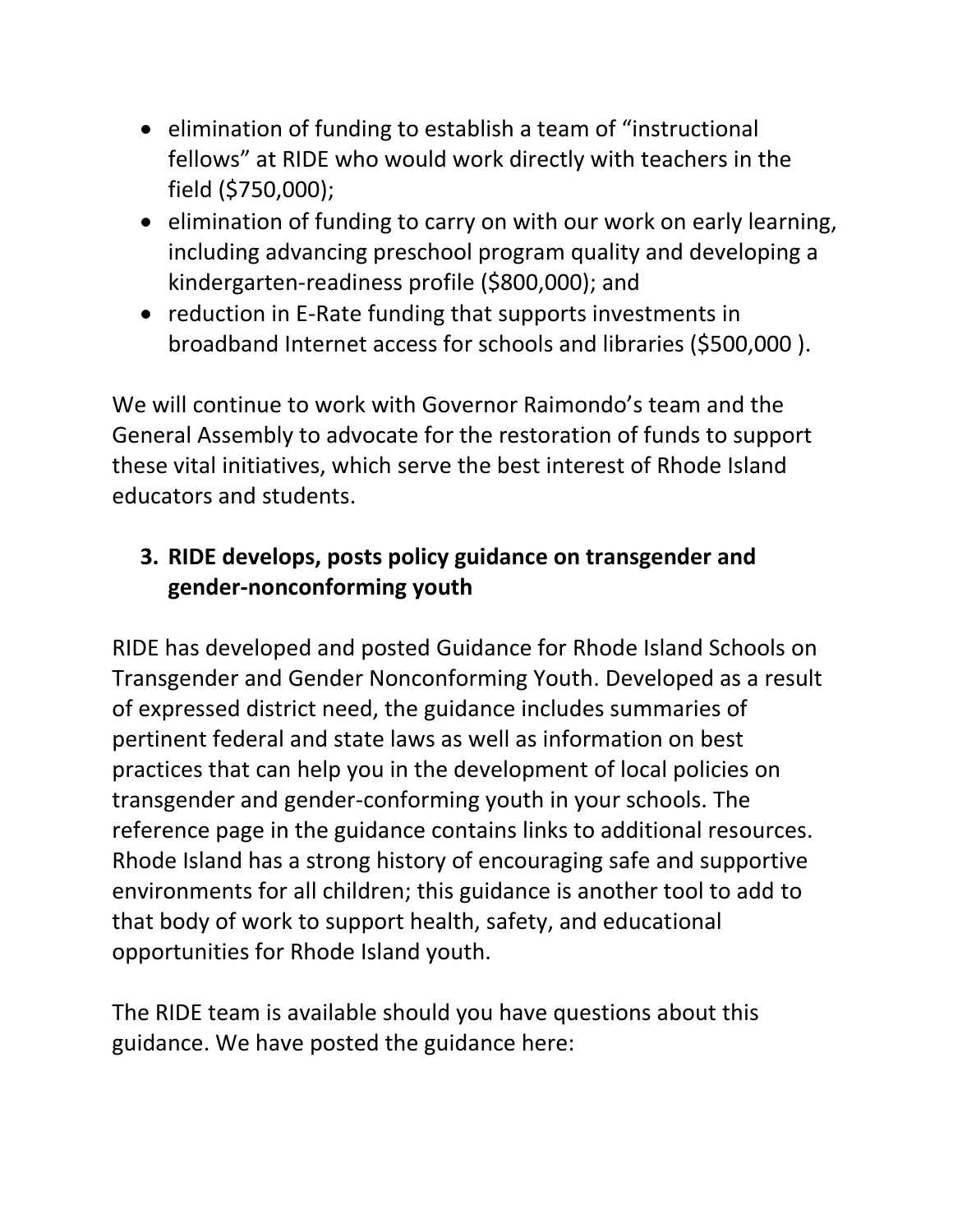[http://www.thriveri.org/documents/Guidance.for.RhodeIsland.Sc](http://www.thriveri.org/documents/Guidance.for.RhodeIsland.Schools.on.Transgender.and.Gender.Nonconforming.Students-2016.pdf) [hools.on.Transgender.and.Gender.Nonconforming.Students-](http://www.thriveri.org/documents/Guidance.for.RhodeIsland.Schools.on.Transgender.and.Gender.Nonconforming.Students-2016.pdf)[2016.pdf](http://www.thriveri.org/documents/Guidance.for.RhodeIsland.Schools.on.Transgender.and.Gender.Nonconforming.Students-2016.pdf)

## <span id="page-6-0"></span>**4. Central Falls awards Seal of Biliteracy to 15 graduates**

After a year of working to pilot the seal of biliteracy in Central Falls, the Central Falls School Department awarded 15 graduating students a seal of biliteracy as part of their diploma. The biliteracy seal recognizes their demonstrated proficiency in English and another language. The criteria for earning the seal included demonstrating proficiency in English, defined by GPA of over 3.0 over 4 years of English courses, and proficiency in another language, defined by earning an intermediate-tomid score or better on AAPPL, 600 or higher on SAT II, or 3 or higher on an AP language exam. Earning the seal in English and Spanish were graduating seniors Johanna Alvizures, Yeury Galva, Ludin Garcia, Dayana Henriquez Rodriguez, Nolfer Lima Fuentes, Helen Magana, Maria Menendes Banos, Carlos Munoz Escobar, Devin Santana Torres, and Juan Cano Trujillo. Earning the seal in English and Portuguese were Adiana Lomba Goncalves, Jailson Varela Sanches, Helder Cardoso, and Stive Mendes. Earning the seal in English and French was Max Dacruz.

Congratulations to the students who have earned this important distinction and to the team of educators to worked to make it happen!

## <span id="page-6-1"></span>**5. USDA selects North Kingstown schools for a "One in a Melon" award for Farm to School program**

The North Kingstown schools have received a "One in a Melon" award from U.S. Department of Agriculture for the district Farm to School Program. In addition to purchasing local produce when seasonally available for the school-meal programs, North Kingstown participated in the Harvest of the Month during the school year and the North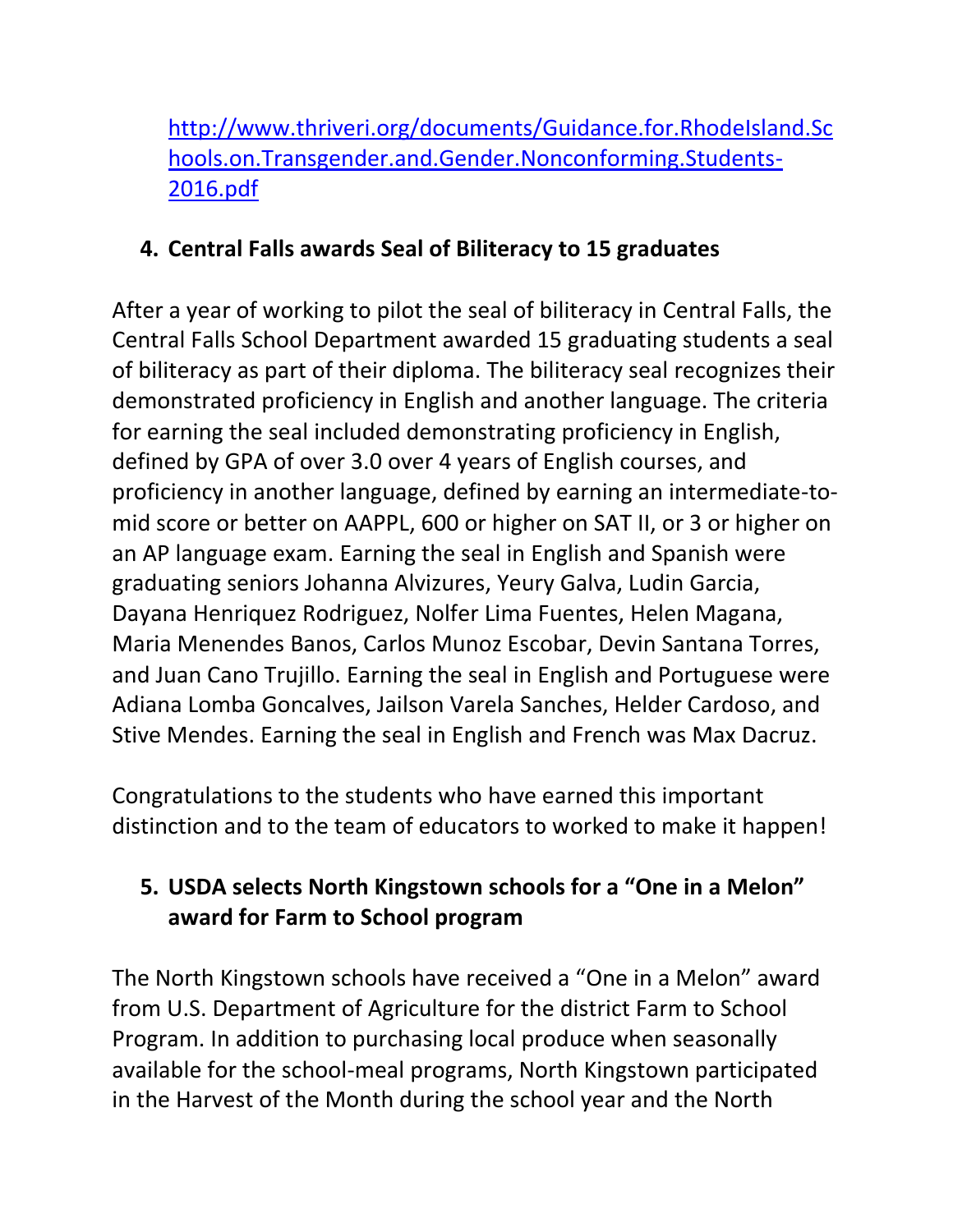Kingstown schools have facilitated the Veggie Box program, which makes local produce available to families outside of school.

Farm to School programs help kids form healthy habits, learn where their food comes from, and develop an understanding of the importance of nutrition and agriculture. Results of the 2015 USDA Farm to School Census show that schools with robust Farm to School programs report reductions in food waste, higher school-meal participation rates, and increased willingness of the students to try new foods, notably fruits and vegetables. Congratulations to the North Kingstown Public Schools and to their school food-service program, which Patricia (Trish) Cawley manages.

## <span id="page-7-0"></span>**6. Microsoft releases free version of Minecraft: Education Edition**

Microsoft has announced the release of a free, early-access version of Minecraft: Education Edition. The education version of Minecraft allows classrooms of up to 30 students to work together on problem-solving. See:

<http://education.minecraft.net/announce060916/>

### **From RIDE**

### *Health and Safety:*

### <span id="page-7-1"></span>7. *Action Item:* **Physical-restraint data reports due July 15**

The Rhode Island physical restraint regulations require all public education programs to report incidents of physical restraint to RIDE on an annual basis. You must report the number of restraint incidents and the number of students involved in physical restraint in each school during the current school year (from July 1, 2015, through June 30,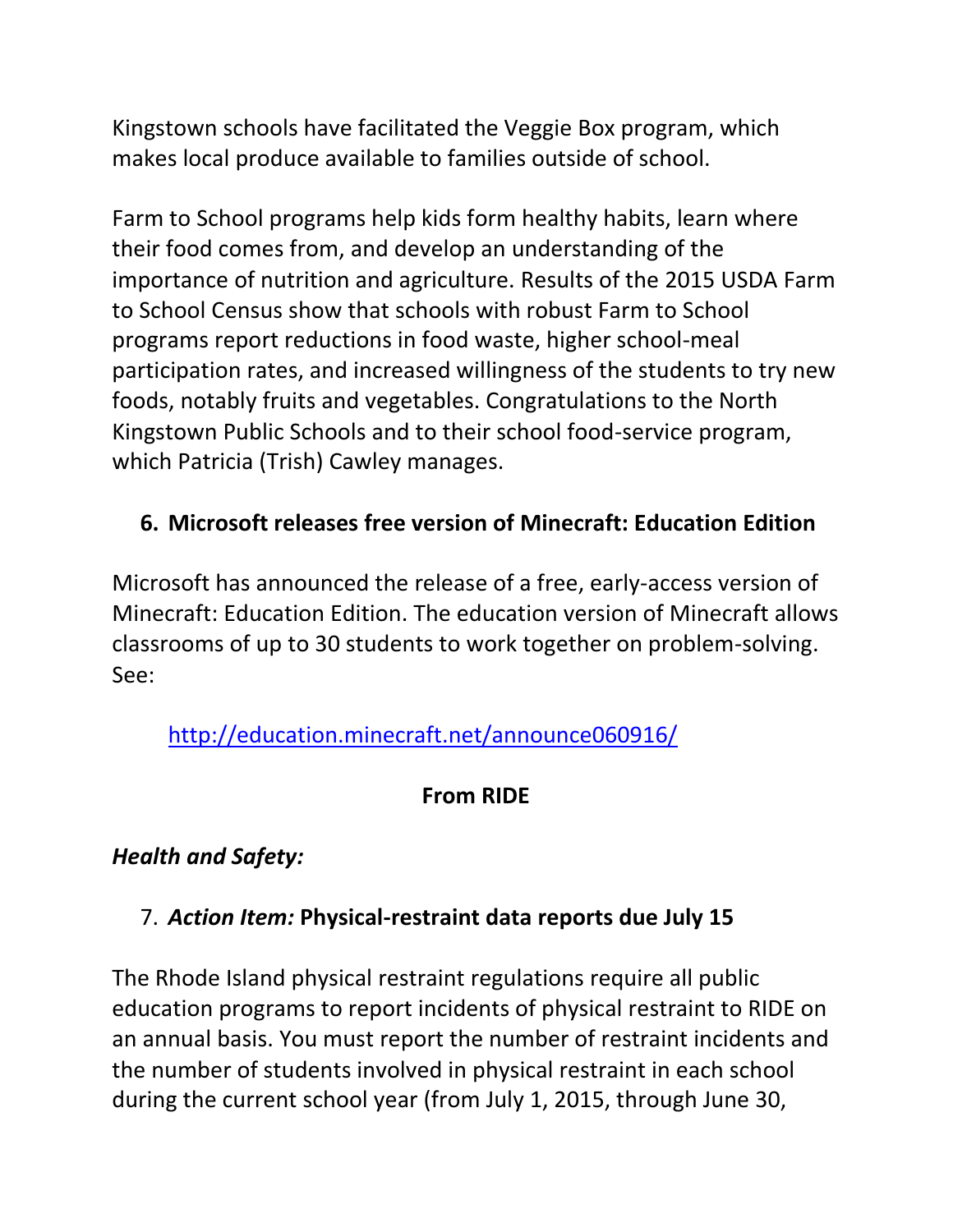2016). A detailed incident report must be kept on file in your LEA, and parents or guardians should be informed as soon as possible (no later than two school days after the incident) regarding every incident of restraint involving their child.

Please submit data for your schools by **July 15**, by logging into eRIDE and clicking on Physical Restraint Data Collection. In addition to reporting numbers, you must answer two questions regarding whether training was provided for all staff within the first month of school (required within the first month of employment for new staff) and whether advanced training was provided for staff members identified to serve as a schoolwide resource.

If you need an eRIDE account, please contact the data manager in your LEA. For technical support, please enter a ticket at [www.support.ride.ri.gov/tickets/new.](http://www.support.ride.ri.gov/tickets/new) For restraint data-related inquiries, please contact Alice Woods, at 222-8983 or [alice.woods@ride.ri.gov.](mailto:alice.woods@ride.ri.gov)

### <span id="page-8-0"></span>**8. RIDE helps launch Summer Meals campaign; LEAs asked to designate Summer Meals liaison to work with RIDE coordinator**

As educators, we know how important it is to keep children healthy, well-rested, and well-nourished – not just during the school year but throughout the year. During the school year, almost 76,000 Rhode Island students receive meals through the National School Lunch Program daily, but far too often children eligible for free and reducedprice food services during the school year have fewer options – or none – in the summer. We cannot let these children go hungry.

Last year we served more than 400,000 meals throughout the summer. These meals might be the only ones a child receives in any given day during the summer. Our goal is to connect healthy free meals to the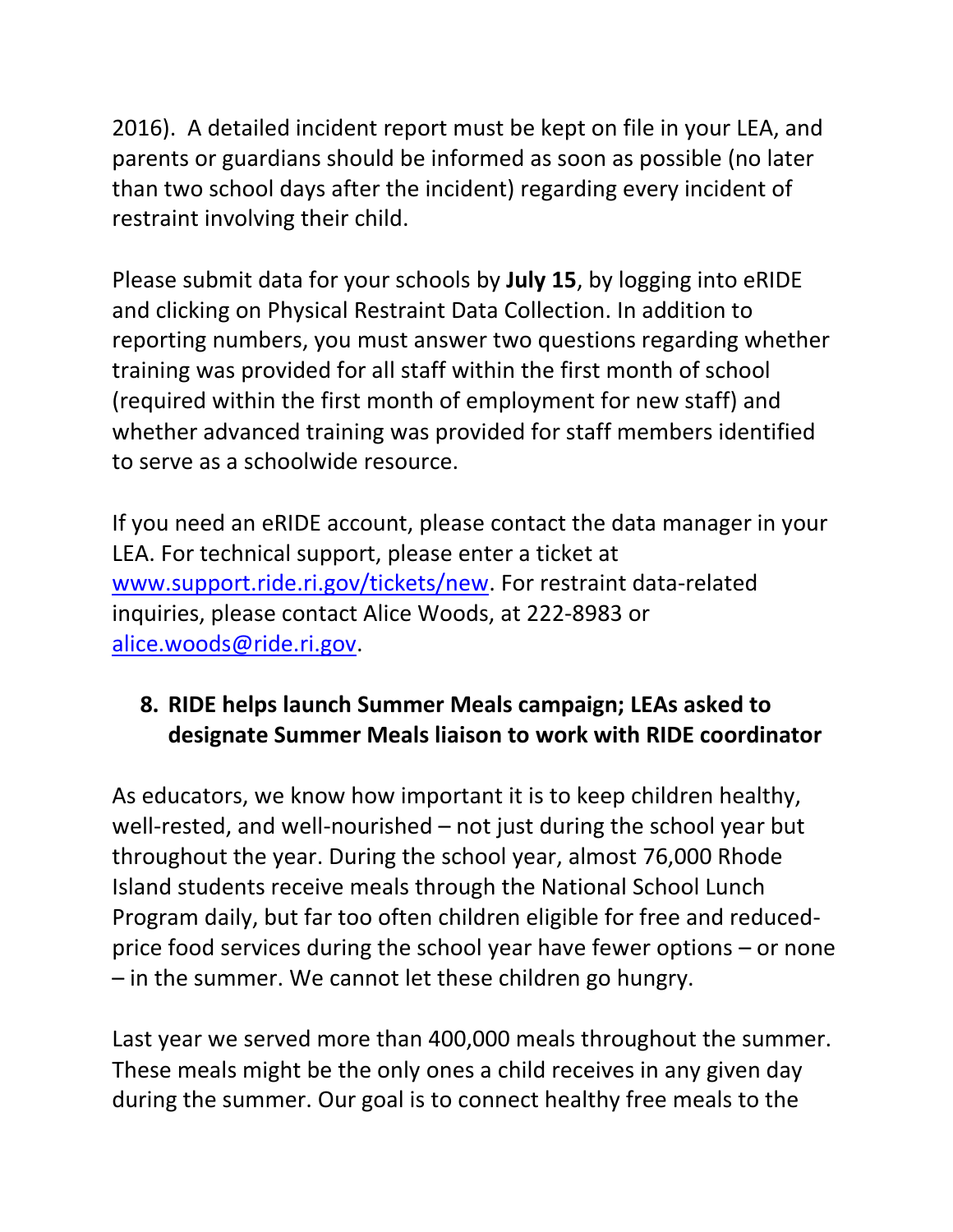children in your community – good nutrition is crucial for children's development and also for their readiness when the new school year starts in the fall. Many cities and towns in Rhode Island have opened sites where children 18 and under can receive summer meals at no cost to them. There are no eligibility criteria; families don't have to fill out any paperwork to receive these free meals at these sites.

To make sure that children have access to these healthy meals yearround, we are working with community partners on a statewide campaign that will invite families to take advantage of the free summer meals. Our campaign has a few objectives:

- removal of the stigma that associates the poor and needy with the Summer Meal Program; and
- sending the message that all of us need to work together to build and maintain healthy communities.

I hope that you can be a champion for healthy schools in your community by supporting our Summer Meal Program. We want you and your team to help us provide people in your community access to information about our Summer Meal Program. You can help us by:

- posting our campaign Summer Meal banner outside of your school buildings or your administrative office;
- sending news releases about this program to local media;
- participating in a kickoff event to launch the Summer Meal Program; and
- using your call-back system to send a message, which we can provide, about summer meals.

Our hope is that you can: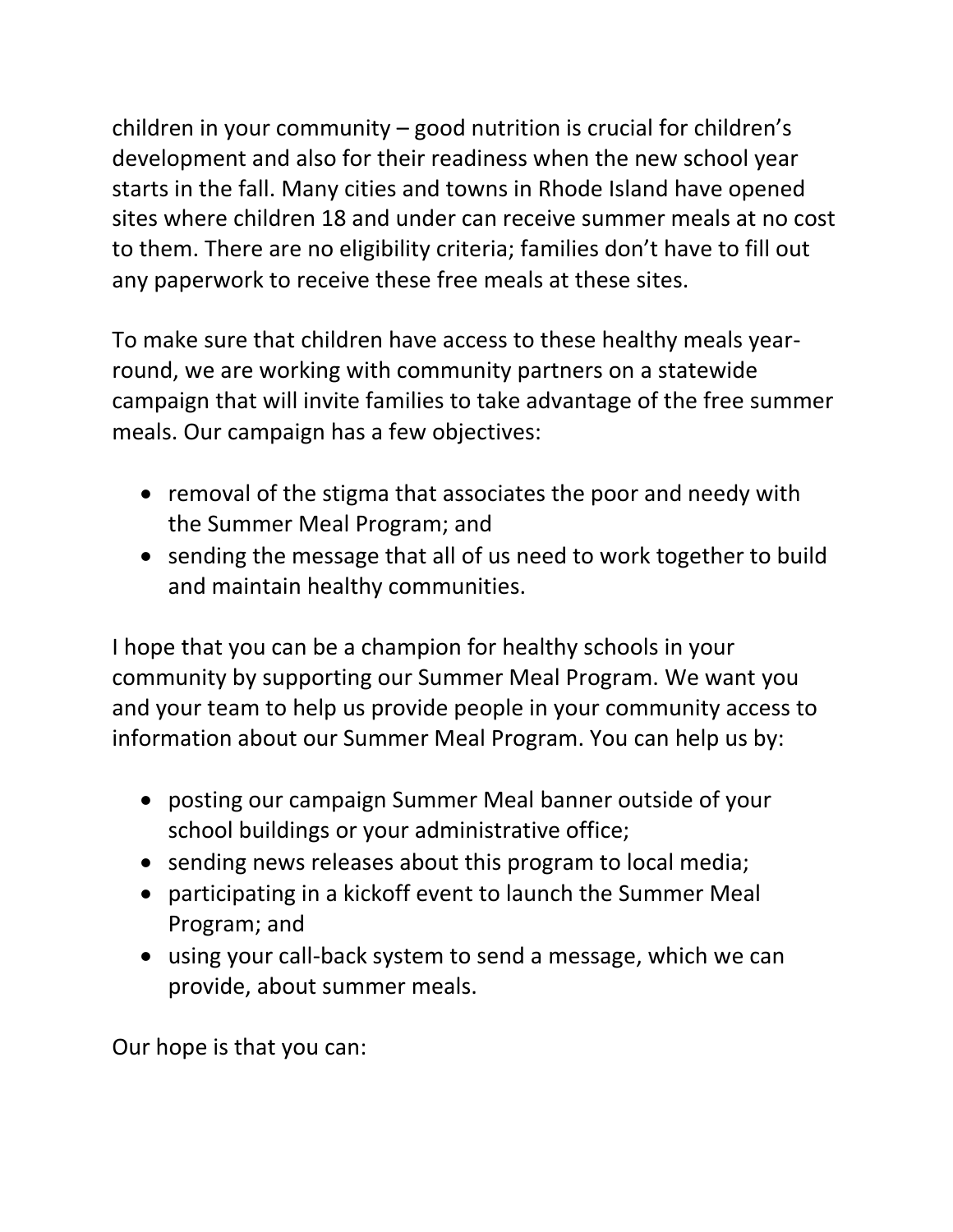- designate someone on your team to serve as your liaison to the Summer Meal Program; and
- have your Summer Meals liaison contact our outreach coordinator here at RIDE, Azade Sarah-Perin, at [Azade.Perin@ride.ri.gov,](mailto:Azade.Perin@ride.ri.gov) to discuss this initiative.

Azade may also contact your office to follow up with further information about the Summer Meal Program.

Please be one of our "Healthy Ambassadors" and help us build "Healthy Kids, Healthy Communities, for a Healthy Rhode Island."

### *Instruction:*

## <span id="page-10-0"></span>**9. RIDE seeking proposals for presentation at conference on excellence, innovation in schools; submission deadline, June 30**

On October 29, RIDE will host the first "Open Doors Teacher Conference." This conference will be presented by Rhode Island educators, and the conference will be an occasion for Rhode Island educators to celebrate excellence and innovation in our schools. Attendees will have an opportunity to learn from educators around the state about effective and innovative practices at a variety of grade levels and from various content areas. If you are interested in presenting and sharing an especially effective or innovative practice, please read the [conference proposal guidelines](https://docs.google.com/drawings/d/1uQSLUcJj-GfCrwLpo7tpQwggN7no3qbv-yKc_efqTxc/edit?usp=sharing) and complete this [conference proposal form](https://docs.google.com/forms/d/1KOTt7QbLOu1lSVHkiV1ewSgRobCoOy0HMguf1YtKAJE/viewform) by **June 30**. Conference registration will open in late September. If you have any questions or would like more information about the conference, please contact Tracy Lafreniere at [tracy.lafreniere@ride.ri.gov.](mailto:tracy.lafreniere@ride.ri.gov)

### *Career and Technical Education:*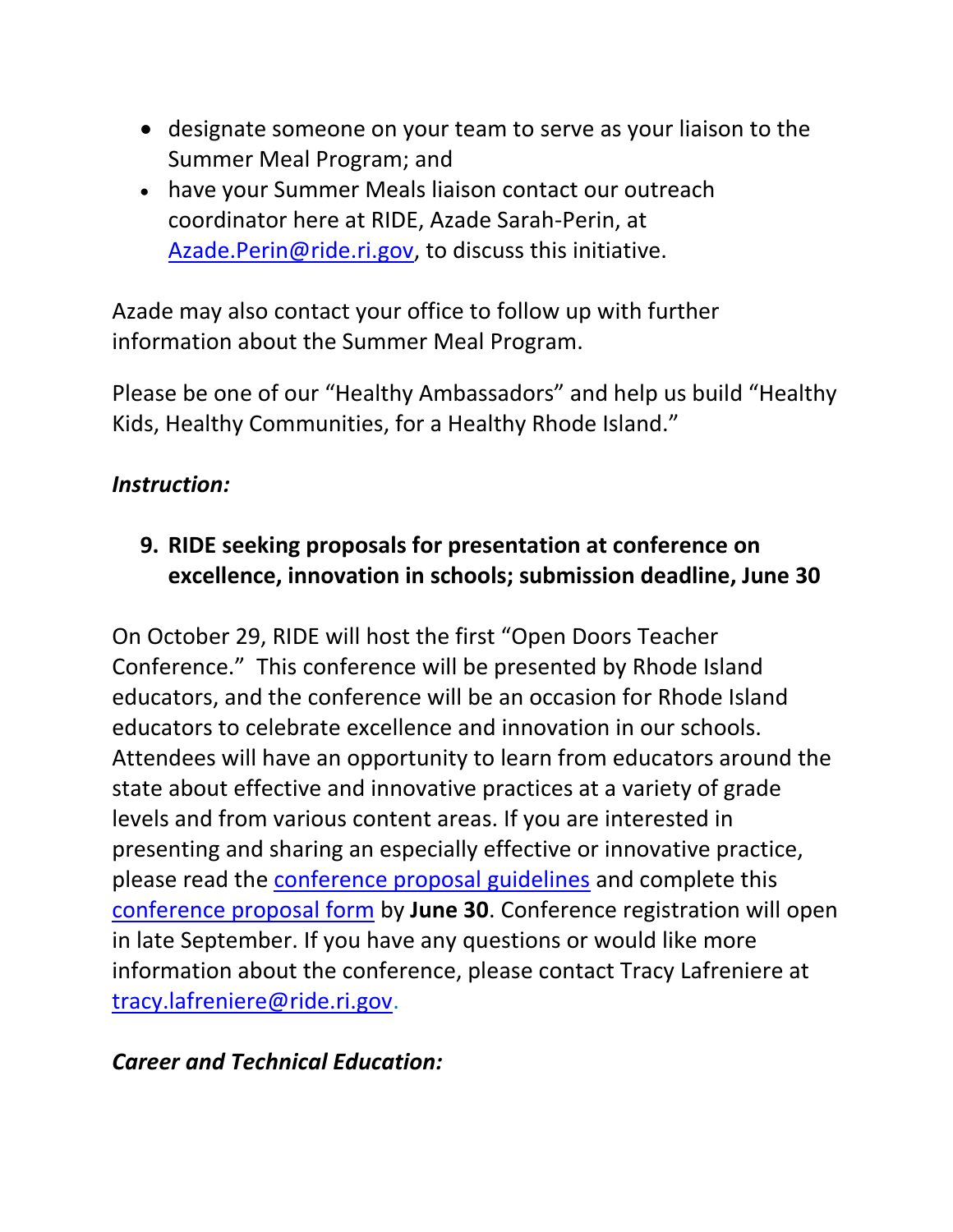## <span id="page-11-0"></span>**10. CTE programs can schedule program review for the fall; deadline, June 17**

If you are interested in scheduling Career-Technical Education (CTE) programs in your schools for RIDE CTE Program Approval review in the fall, please make sure that you or your program instructors complete the following and return the forms to RIDE:

Notices of Intent to Participate in Fall 2016 CTE Program Review Process. Due **June 17**; and

Completed Program Approval Application. Due September 16.

You can access both of these forms on our website:

[http://www.ride.ri.gov/StudentsFamilies/EducationPrograms/Car](http://www.ride.ri.gov/StudentsFamilies/EducationPrograms/CareerTechnicalEducation.aspx#31771060-new--cte-program-review-and-approval-materials-and-processes) [eerTechnicalEducation.aspx#31771060-new--cte-program-review](http://www.ride.ri.gov/StudentsFamilies/EducationPrograms/CareerTechnicalEducation.aspx#31771060-new--cte-program-review-and-approval-materials-and-processes)[and-approval-materials-and-processes.](http://www.ride.ri.gov/StudentsFamilies/EducationPrograms/CareerTechnicalEducation.aspx#31771060-new--cte-program-review-and-approval-materials-and-processes)

Before the due dates, please contact Joyce Anderle, at [Joyce.Anderle@ride.ri.gov,](mailto:Joyce.Anderle@ride.ri.gov) with any questions or concerns about program review so that we can provide any technical assistance you may require.

### *Assessments:*

### <span id="page-11-1"></span>**11. Interim Assessments no longer available after June 30**

Due to the lack of statewide use of the Interim Assessment System, RIDE has decided not to renew the contract for the system. As such, as of June 30 the Interim Assessments will no longer be available through RIDEmap. We are exploring the possibility of making the item banks available through a different system, but no decisions have yet been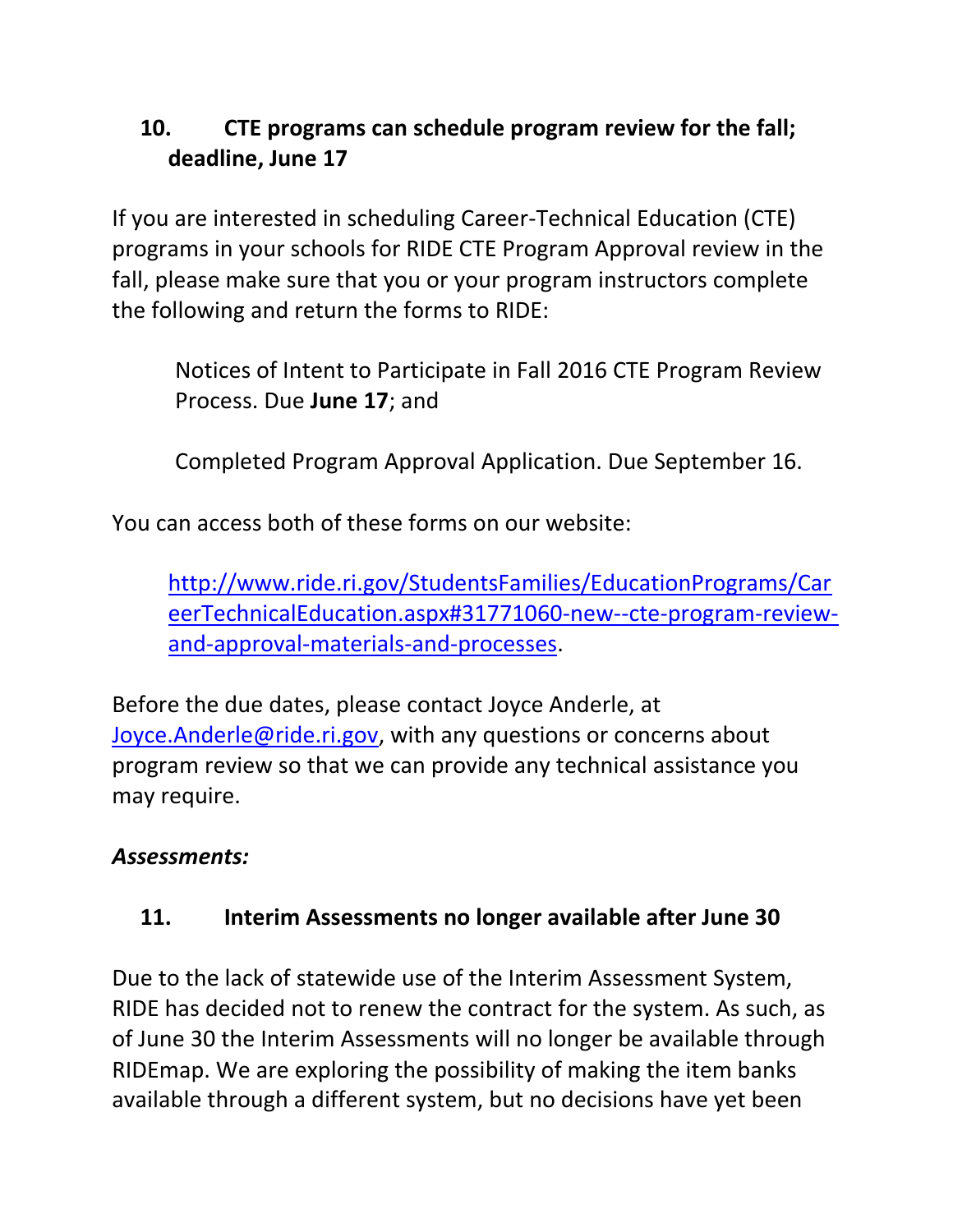made. Please make any arrangements regarding the items or saved assessments as soon as possible.

If you have any concerns or need assistance printing any test you have previously saved in the system, please contact Ana Karantonis, at [ana.karantonis@ride.ri.gov.](mailto:ana.karantonis@ride.ri.gov)

## <span id="page-12-0"></span>**12. Some preliminary PARCC results to be available on or about June 20**

Access to the preliminary PARCC results through the on-demand reports in PearsonAccess<sup>next</sup> has been delayed. The PARCC on-demand *preliminary* results reports in PearsonAccess<sup>next</sup> will now be available on or about Monday**,** June 20. Once a firm date is provided by Pearson, RIDE will send out a notice to the field. The preliminary results will include student-level data for those tests on which Pearson has completed the scoring process. Results for all students are not yet available. For those LEAs that participated in the earlier "Option 1" test window and administered *computer*-based tests, please send an email to [PARCC@ride.ri.gov](mailto:PARCC@ride.ri.gov) if you need access to these preliminary results earlier than June 20. Please remember that all results are embargoed until the public release in August.

### *Legal:*

## <span id="page-12-1"></span>**13. Commissioner issues decisions on 504 Plans, anti-bullying policies, career-preparation programs**

Please see these three recent Commissioner's decisions:

Evidence did not establish that the Johnston School Department failed to implement a Section 504 plan; student did not prove that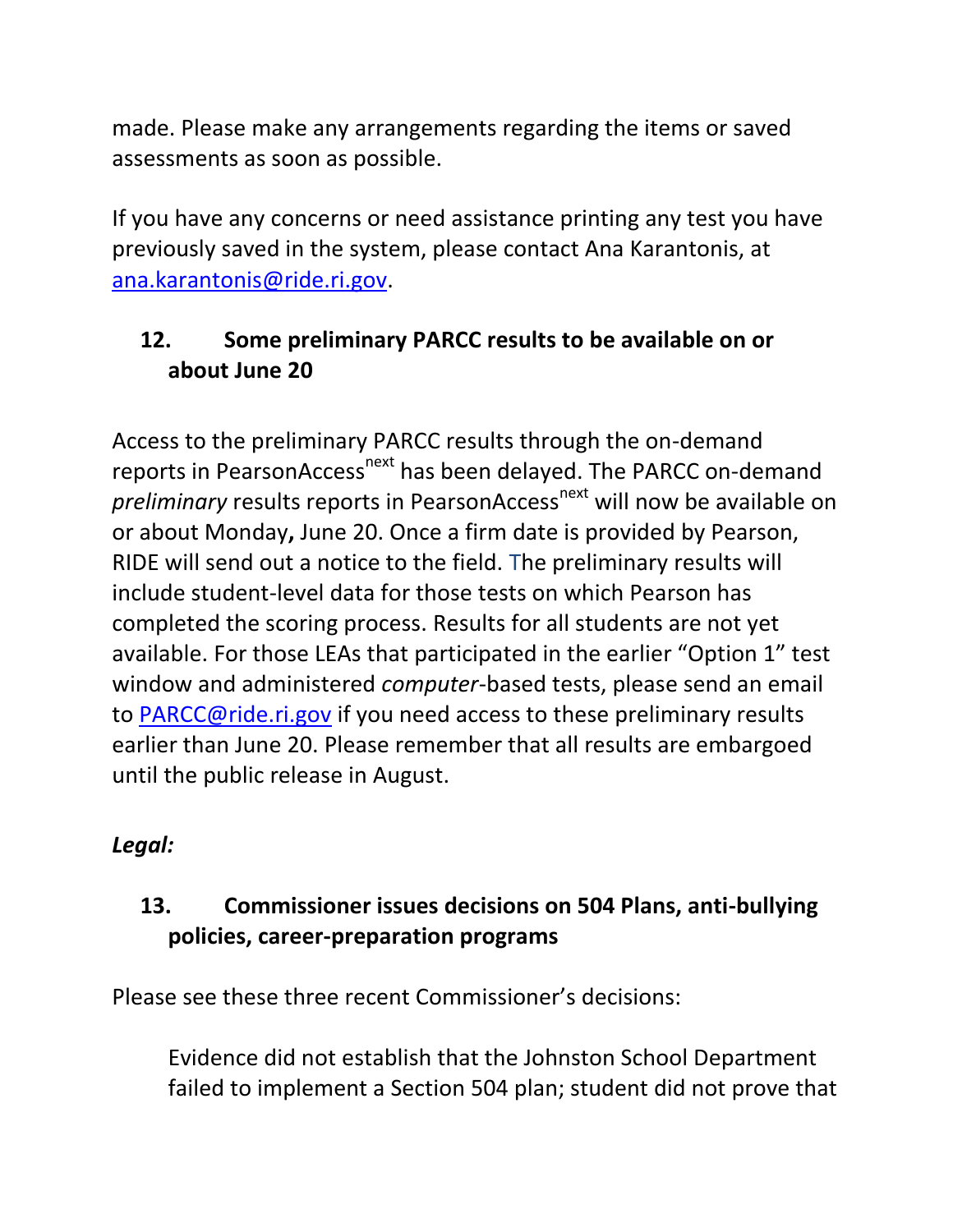his failing grades and resulting ineligibility to play basketball were the result of discrimination on the basis of his disability:

[http://www2.ride.ri.gov/applications/RideDirectory/DOCS/201](http://www2.ride.ri.gov/applications/RideDirectory/DOCS/2016/012-16_S._Doe_v._Johnston_S.D._050616.pdf) [6/012-16\\_S.\\_Doe\\_v.\\_Johnston\\_S.D.\\_050616.pdf](http://www2.ride.ri.gov/applications/RideDirectory/DOCS/2016/012-16_S._Doe_v._Johnston_S.D._050616.pdf)

Circumstances were not appropriate for the appointment of a special visitor to assist in the implementation of a private school's anti-bullying policy:

[http://www2.ride.ri.gov/applications/RideDirectory/DOCS/201](http://www2.ride.ri.gov/applications/RideDirectory/DOCS/2016/014-16_D.%20Doe_v._A_RI_Private_School_052716.pdf) [6/014-16\\_D.%20Doe\\_v.\\_A\\_RI\\_Private\\_School\\_052716.pdf](http://www2.ride.ri.gov/applications/RideDirectory/DOCS/2016/014-16_D.%20Doe_v._A_RI_Private_School_052716.pdf)

The Commissioner affirmed a prior Commissioner's ruling that, consistent with state regulations adopted in 2012, students have the right to attend a career-preparation program "of their choice" even if the program they choose is outside of their home district and even if their home district offers such a program in the same subject area:

[http://www2.ride.ri.gov/applications/RideDirectory/DOCS/201](http://www2.ride.ri.gov/applications/RideDirectory/DOCS/2016/016-16_H._Doe_v._Chariho_R._S._C._060116.pdf) 6/016-16 H. Doe v. Chariho R. S. C. 060116.pdf

### *Educators:*

## **14. LEAs encouraged to apply for grants on teacher preparation, performance-based compensation**

The U.S. Department of Education Office of Innovation and Improvement recently invited applications under two grant competitions – the Teacher Quality Partnership Program, or TQP, and the Teacher Incentive Fund, or TIF – to ensure all students have access to great educators who can help them succeed.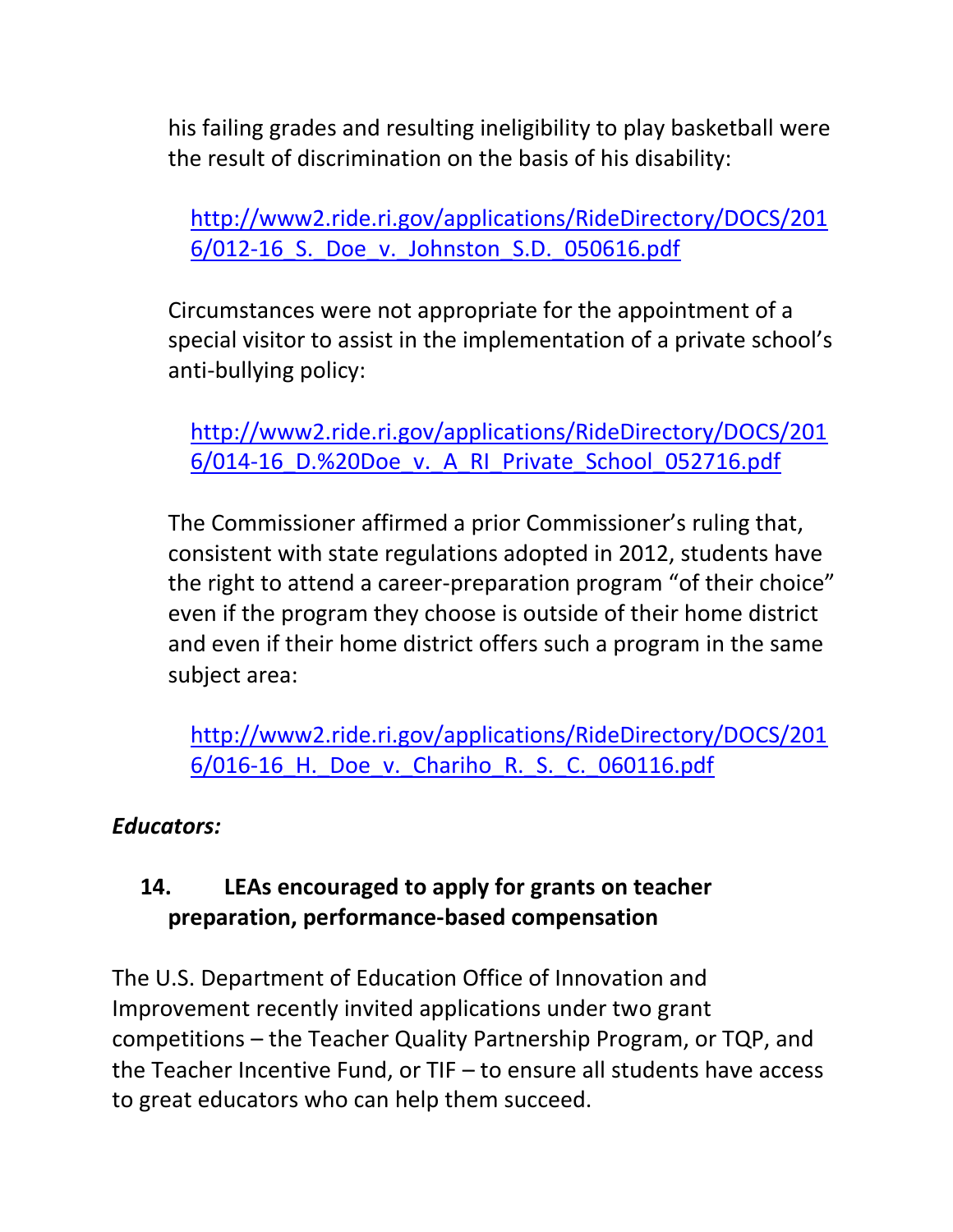[TQP](http://innovation.ed.gov/what-we-do/teacher-quality/teacher-quality-partnership/) builds partnerships between high-need schools and teacherpreparation programs to prepare and support effective educators, either as an extension of an undergraduate degree program or using a "residency" model to give candidates real world experience and practice as they prepare to become outstanding educators. Since 2009, TQP has partnered with 64 grantees, representing an investment of more than \$545 million. This year's TQP grant competition will fund up to five grantees with an estimated \$5 million

Specifically, the TQP grant seeks to improve the quality of new teachers by creating and strengthening partnerships among preparation programs, high-need school LEAs, their high-need schools, or high-need early childhood education programs. These partnerships will create model teacher-preparation programs at the pre-baccalaureate level (or in a 5<sup>th</sup>-year initial-licensing program) through the implementation of specific reforms of existing teacher preparation programs or model teaching residency programs for individuals with strong academic or professional backgrounds but without teaching experience.

We strongly encourage you to reach out to preparation programs to consider this grant opportunity. Applicants must be part of an eligible partnership that includes a high-need LEA, one or more high-need schools, a postsecondary partner, a school or college of education within the postsecondary partner, and a college or school of arts and sciences within the postsecondary partner. The lead applicant must be one of the aforementioned entities, and RIDE cannot serve as the lead applicant. If, however, you are interested in pursuing this grant opportunity, please e-mail Sarah Whiting at

[sarah.whiting@ride.ri.gov.](mailto:sarah.whiting@ride.ri.gov) Applications are due to the USED by 4 p.m. on **July 7**. More information about this opportunity can be found at:

<http://www2.ed.gov/programs/tqpartnership/index.html>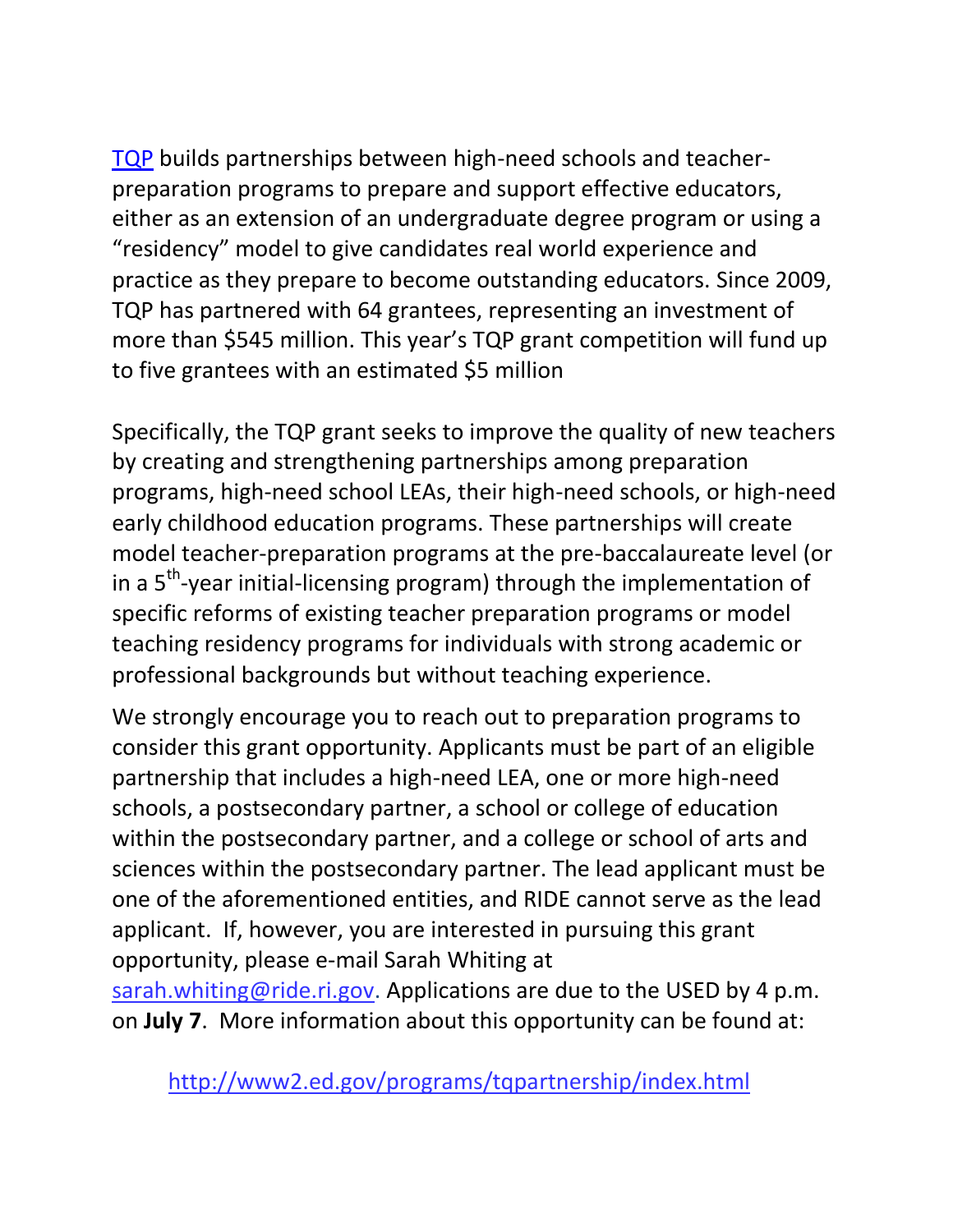The [TIF](http://innovation.ed.gov/what-we-do/teacher-quality/teacher-incentive-fund/) grants support districts creating teacher-leader structures and determining compensation for those structures. The next grant competition will build on a portfolio of 97 grants, representing nearly \$2 billion in funding to states, districts, and nonprofit organizations, by awarding up to \$70 million to up to 10 grantees to attract, develop, and retain great educators. This year's TIF grant competition also includes a focus on serving rural districts, as well as a focus on promoting equitable access to effective educators.

## <span id="page-15-0"></span>15. *Reminder:* **New guidance documents posted on evaluations; all LEAs must submit educator-evaluation data to RIDE by July 8**

For LEAs using the Educator Performance and Support System (EPSS), the Final Effectiveness Rating Report (FERR) has changed since last year. Evaluators and LEA administrators should click the link labeled *"EPSS Closeout and Turnover"* on the EPSS page to review updated instructions on how to complete the FERR. Please note that evaluators must submit an FERR for *all* educators, including those who did not receive a full evaluation this year. LEAs *must* finalize their forms in EPSS by **July 8**.

For LEAs *not* using EPSS, some of the fields have changed since last year to reflect changes to some systems. Data managers and LEA configuration administrators should review the updated *Evaluation Data Submission Guidance* document, which provides details on how to submit data via CSV file. These LEAs have until **July 8** to upload educator-evaluation data.

All documents related to educator-evaluation closeout have been posted on the [EPSS page](http://www.ride.ri.gov/TeachersAdministrators/EducatorEvaluation/EducatorPerformanceandSupportSystem(EPSS).aspx) of the RIDE website under the heading "End of Year Information."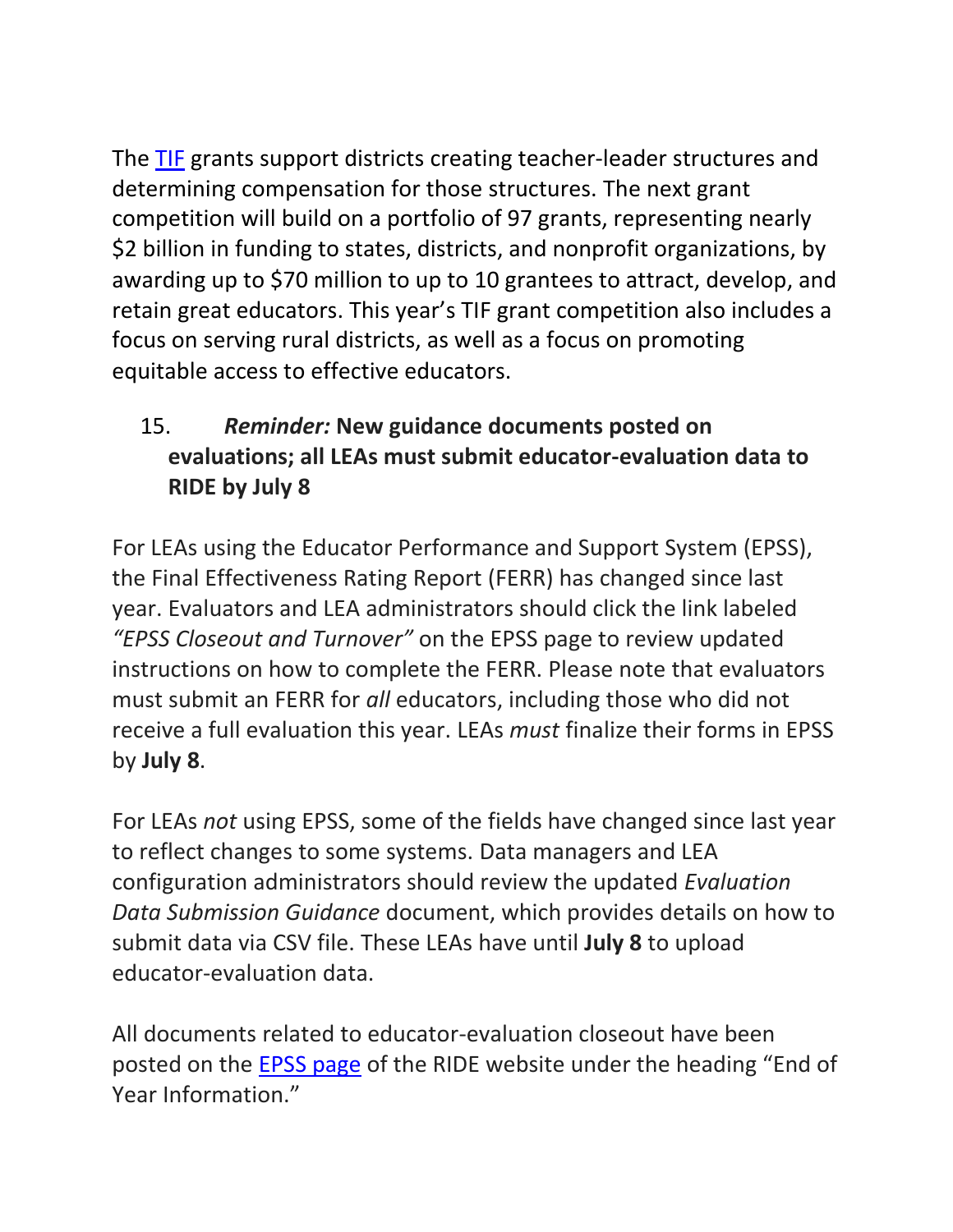Please e-mail [edeval@ride.ri.gov](mailto:edeval@ride.ri.gov) if you have any questions about submitting educator-evaluation data to RIDE or if you would like additional support.

## *Data Collection:*

# **16.** *Reminder:* **Roster Verification for Principals due June 24**

The third and final stage of Roster Verification will run through **June 24**. During this stage, principals will verify and sign off on all the rosters for their school.

User guides for principals are available at:

[http://ride.ri.gov/TeachersAdministrators/EducatorEvaluation/Ed](http://ride.ri.gov/TeachersAdministrators/EducatorEvaluation/EducatorPerformanceandSupportSystem(EPSS).aspx) [ucatorPerformanceandSupportSystem\(EPSS\).aspx.](http://ride.ri.gov/TeachersAdministrators/EducatorEvaluation/EducatorPerformanceandSupportSystem(EPSS).aspx)

If you have any questions about roster verification, please submit a help desk ticket, at [https://support.ride.ri.gov.](https://support.ride.ri.gov/)

# **From the U.S. Department of Education (USED)**

# <span id="page-16-0"></span>**17. New data show prevalence of chronic absenteeism**

This week the USED released new, first-ever chronic-absenteeism data through a new [interactive web site](http://www2.ed.gov/datastory/chronicabsenteeism.html) and hosted a two-day [Every](http://www2.ed.gov/about/inits/ed/chronicabsenteeism/)  [Student, Every Day National Conference](http://www2.ed.gov/about/inits/ed/chronicabsenteeism/) to support states, districts, schools, and communities in their efforts to develop effective chronicabsenteeism policy and practice. The conference focused on how schools can address root causes of the problem and strengthen the collaborative capacity of multi-agency early warning systems to link students to interventions, programs, and preventative services.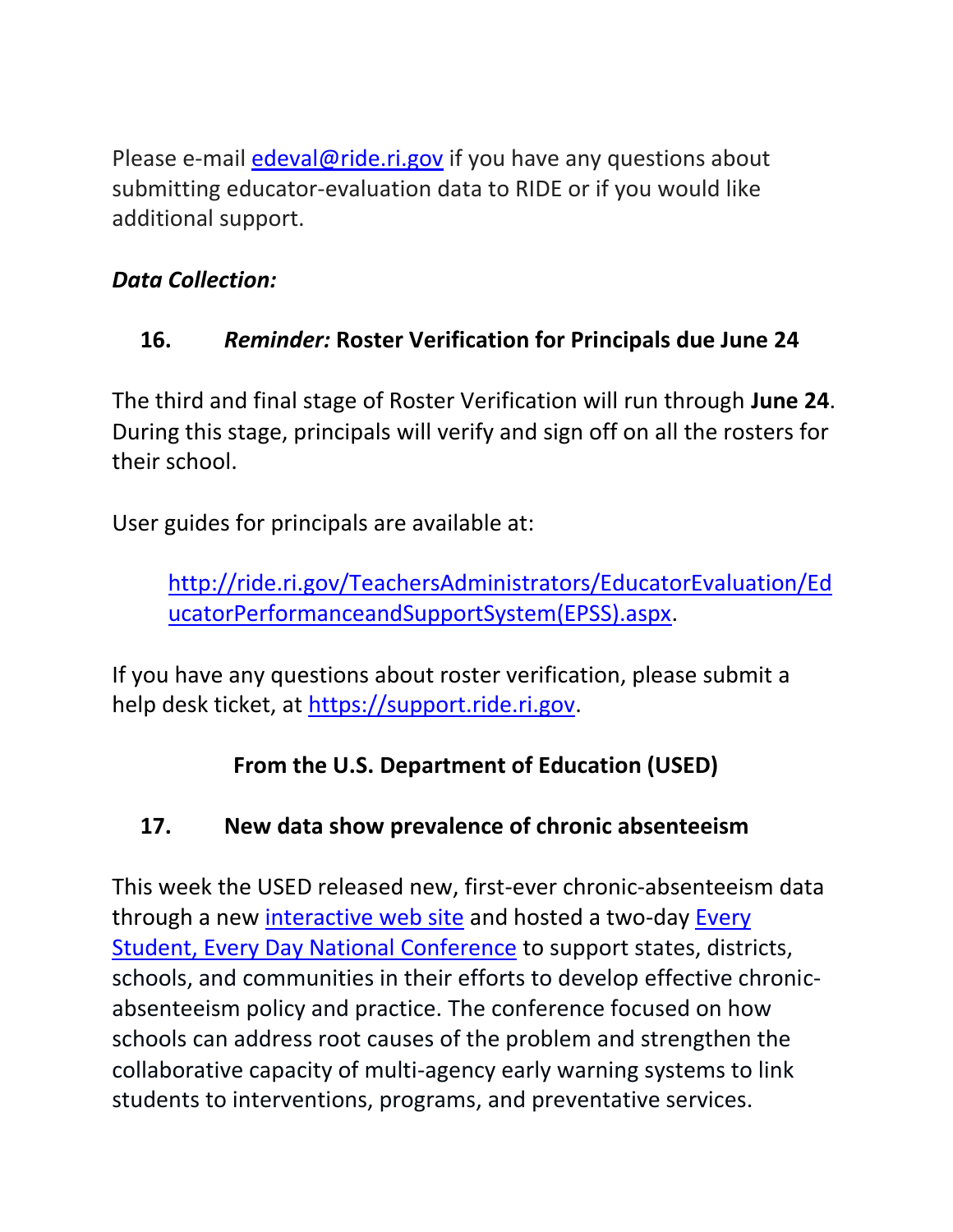The 2013-14 CRDC shows that chronic absenteeism impacts students in all parts of the country and is prevalent among all races, as well as students with disabilities. National data reveal more than six million students – or 13 percent of all students – missed at least 15 days of school in the 2013-14 school year.

"Chronic absenteeism is a national problem," said U.S. Secretary of Education John B. King Jr. "Frequent absences from school can be devastating to a child's education. Missing school leads to low academic achievement and triggers drop outs. Millions of young people are missing opportunities in postsecondary education, good careers and a chance to experience the American dream."

To address the concerns about the depth of the problem, the Obama Administration launched [Every Student, Every Day: A National Initiative](http://www.ed.gov/news/press-releases/every-student-every-day-obama-administration-launches-first-ever-national-cross-sector-initiative-eliminate-chronic-absenteeism-our-nations-schools)  [to Address and Eliminate Chronic Absenteeism](http://www.ed.gov/news/press-releases/every-student-every-day-obama-administration-launches-first-ever-national-cross-sector-initiative-eliminate-chronic-absenteeism-our-nations-schools) last fall in response to recommendations put forth by President Obama's My Brother's Keeper Taskforce. Led by the White House and the Departments of Education, Health and Human Services, Housing and Urban Development, and Justice, the effort is aimed at combating chronic absenteeism and urging states and local communities across the country to reduce absenteeism by at least 10 percent each year. As part of this initiative, 30 communities across the country *[Note: including Providence]* have joined the [My Brother's Keeper Success Mentor initiative](http://www.ed.gov/news/press-releases/fact-sheet-new-cities-join-my-brother%E2%80%99s-keeper-success-mentors-initiative-combat-chronic-student-absences-and-drive-school-and-life-success), an evidencebased effort which aims to reduce chronic absenteeism by connecting students who are or at risk of becoming chronically absent with trained school-linked caring adults and near-peers over the next three to five years.

### <span id="page-17-0"></span>**18. Secretary King, USDA Secretary Vilsack urge support for Summer Meal Programs**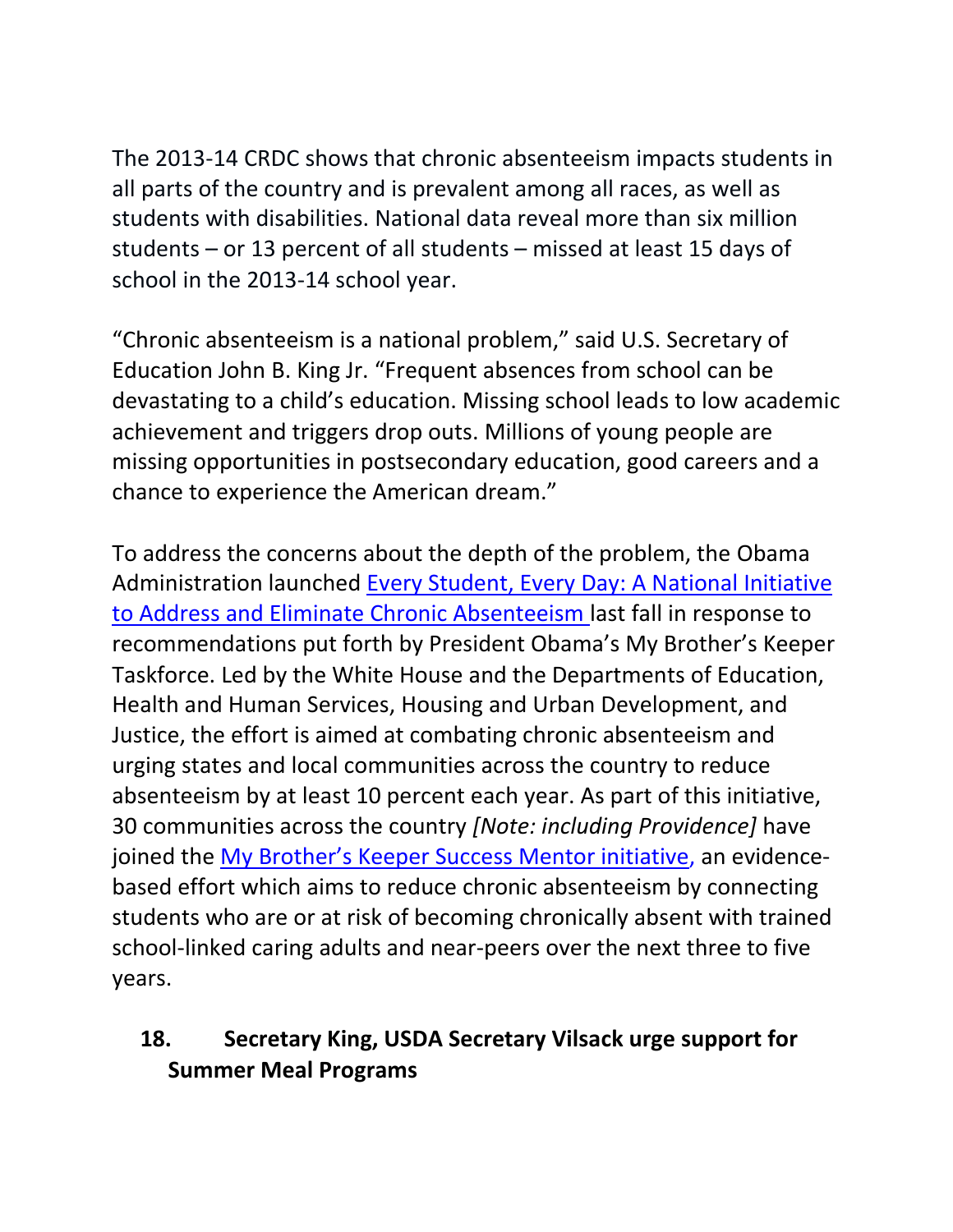Please see this message from the Secretaries of Education and Agriculture:

We are writing to you as educators on the front lines ensuring that America's children grow up and become our Nation's future leaders. No one knows better than you that children must have the proper tools to succeed, including proper and consistent nutrition to grow up healthy so they can learn and reach their full potential. During the school year, with your help, millions of children from low-income families can count on getting healthy meals at school. However, we want to make certain that essential nutritional support remains available during the summer months, and we are asking for your leadership again this year to make sure that children do not go hungry in your community this summer.

Each day, more than 22 million children receive free and reduced-price breakfast and lunch through the U.S. Department of Agriculture's (USDA) National School Lunch Program. But, when school is out, many children who rely on these meals go hungry. USDA's Summer Meal Programs help children get the nutritious meals they need even when school is not in session. Unfortunately, these Summer Meal Programs currently reach fewer than four million children nationally.

We need your assistance so that every family whose children need meals this summer knows how to find a summer meal site in their community. Here are some ways you can help:

*Provide summer meals to children at your schools this summer.* Local schools make great summer-meal sites. Children and parents are familiar and comfortable with local schools providing nutritious food in a safe environment. Schools in lowincome areas can be summer-meal sites and fill an important meal gap for students, even if summer school is not offered at the school. For a comprehensive outreach toolkit, please visit: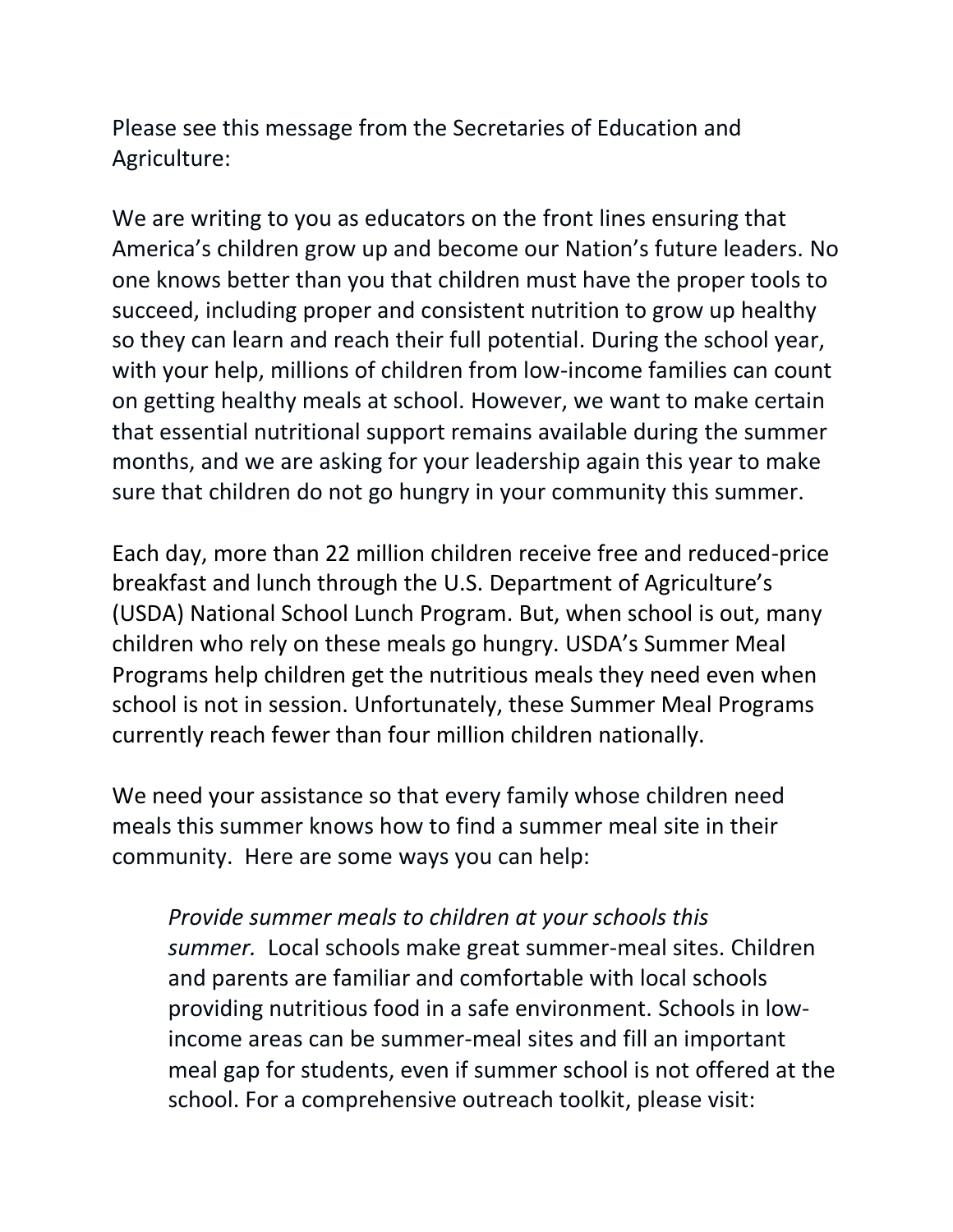[http://www.fns.usda.gov/sfsp/summer-meals-toolkit-summer](http://www.fns.usda.gov/sfsp/summer-meals-toolkit-summer-meal-sites)[meal-sites.](http://www.fns.usda.gov/sfsp/summer-meals-toolkit-summer-meal-sites)

*Ask principals, teachers, and staff in your schools to share information about nearby summer meal sites.* Schools communicate regularly and effectively with their students' families. Please encourage principals, teachers, and staff to connect their school families with summer-meal locations by visiting<http://www.fns.usda.gov/summerfoodrocks> or by calling (866) 348-6479 or (877) 842-6273.

*Champion the USDA Summer Meal Programs in your community.* As a recognized leader, please share with other community leaders the importance of USDA's Summer Meal Programs to ensure children have the resources they need to succeed. Encourage local organizations to become summer-meal sponsors or sites. Distribute flyers, postcards, and bookmarks about USDA's Summer Meal Programs and promote summer meals on your schools' websites and in your schools' emails. Digital and printable summer meals materials can be found at:

[http://www.fns.usda.gov/sfsp/raise-awareness.](http://www.fns.usda.gov/sfsp/raise-awareness)

To learn more about the USDA Summer Meal Programs, visit [http://www.fns.usda.gov/sfsp/summer-food-service-program.](http://www.fns.usda.gov/sfsp/summer-food-service-program) In addition, the Food and Nutrition Service Regional Office staff are available to provide technical assistance and answer any questions you may have on USDA Summer Meal Programs. Find contact information for your region at:

[http://www.fns.usda.gov/fns-regional-offices.](http://www.fns.usda.gov/fns-regional-offices)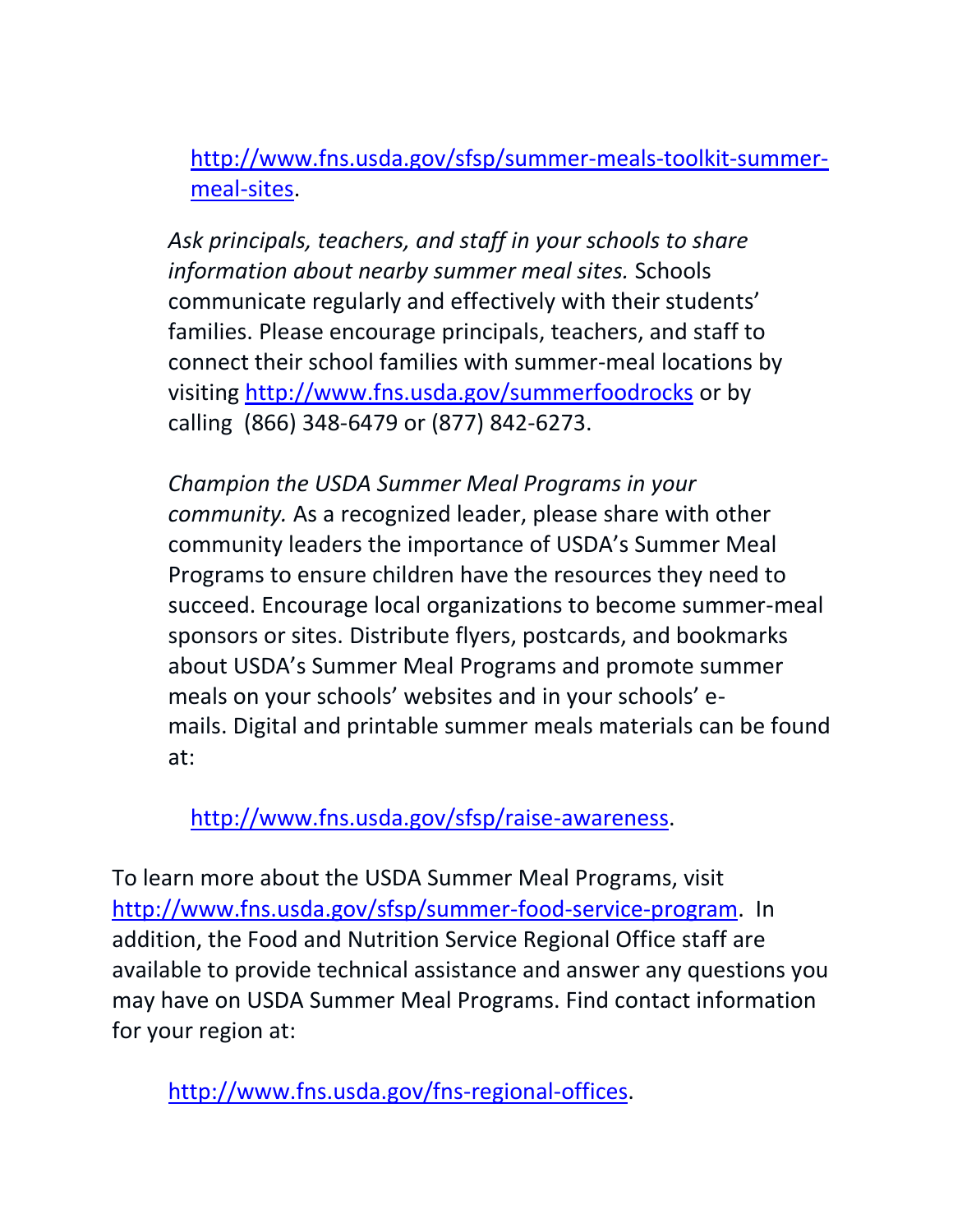Thank you, as always, for your dedication and commitment to our children. By working together, we can ensure our children have the food and nutrition they need to grow and succeed.

Thomas J. Vilsack, Secretary of Agriculture John B. King, Jr., Secretary of Education

## <span id="page-20-0"></span>**19. Data show wide disparities in equity, opportunity**

On Tuesday, the USED Office for Civil Rights (OCR) unveiled [new data](http://www.ed.gov/news/press-releases/persistent-disparities-found-through-comprehensive-civil-rights-survey-underscore-need-continued-focus-equity-king-says)  [showing persistent gaps](http://www.ed.gov/news/press-releases/persistent-disparities-found-through-comprehensive-civil-rights-survey-underscore-need-continued-focus-equity-king-says) in key areas affecting equity and opportunity, including incidents of discipline, restraint and seclusion, access to courses and other programs that lead to college and career readiness, teacher equity, rates of retention, and access to early learning. Despite significant work by states, school districts, and schools, the wide disparities shown in the latest [Civil Rights Data Collection](http://www2.ed.gov/about/offices/list/ocr/docs/crdc-2013-14.html) (CRDC) – with data from all public schools and districts nationwide for the 2013-14 school year – highlight the need for a focus on equity, especially in the implementation of the new *Every Student Succeeds Act* (ESSA). The CRDC collected data on several topics for the first time, including chronic absenteeism, access to education programs in justice facilities, availability of distance education, presence of sworn law enforcement officers in schools, availability of partially or fully subsidized preschool, and whether the district has a civil rights coordinator. A [First Look](http://www2.ed.gov/about/offices/list/ocr/docs/2013-14-first-look.pdf)  [report](http://www2.ed.gov/about/offices/list/ocr/docs/2013-14-first-look.pdf) is the first in a series of data analyses from the 2013-14 CRDC that OCR will issue over the summer and fall. To make the data more accessible and useful for parents, educators, and policymakers, for the first time, the whole data file is available for download. (Note: Using the CRDC, GreatSchools aims to build a richer set of individual school profiles.)

### **From other organizations**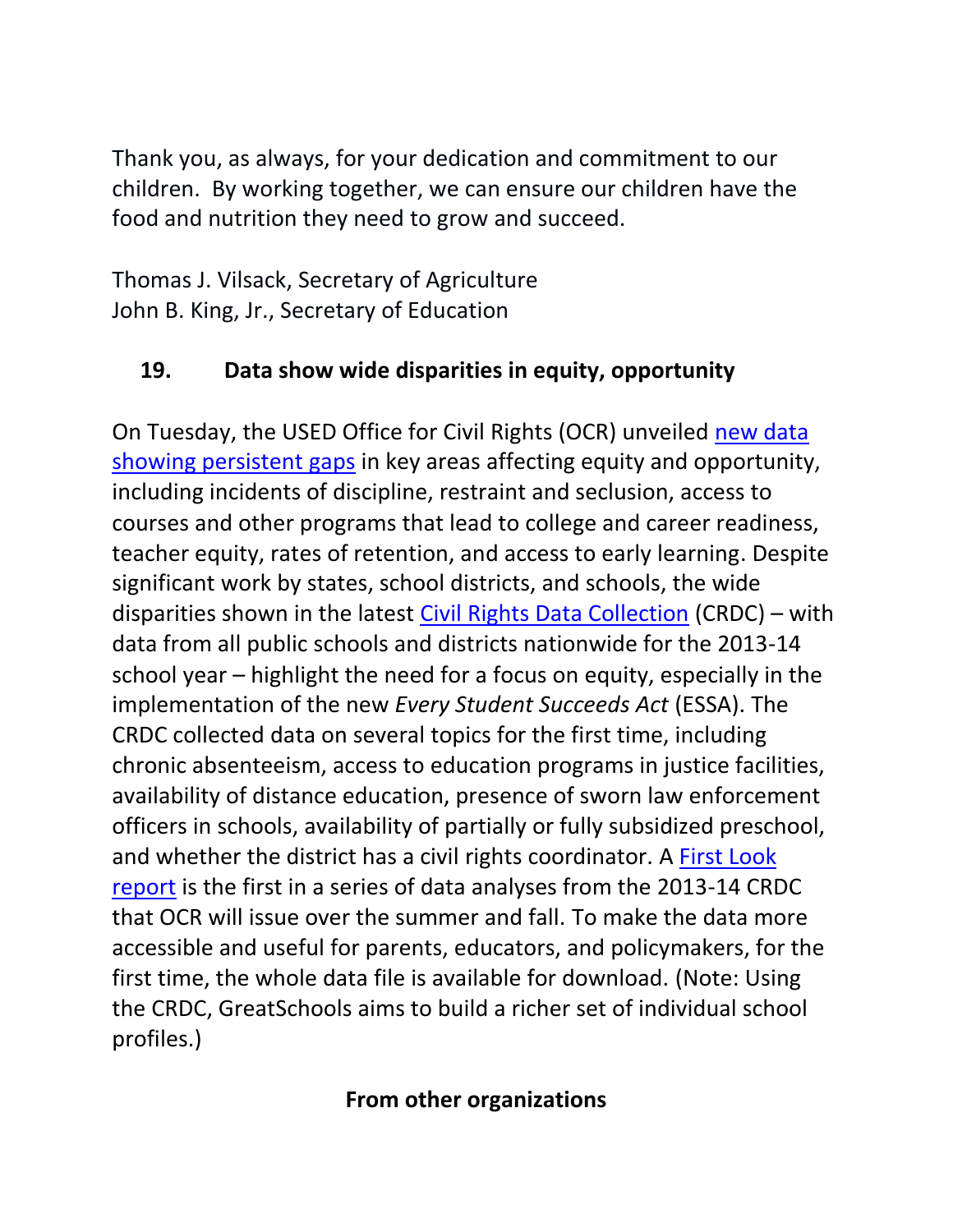## <span id="page-21-0"></span>**20. Instructional materials available on World War I**

The [U.S. World War I Centennial Commission](http://www.worldwar1centennial.org/) and National World War I Museum and Memorial are creating a bi-monthly electronic newsletter and corresponding web pages with resources and learning opportunities about World War I and are asking teachers to [share](https://form.jotform.com/61013977364963)  [created content](https://form.jotform.com/61013977364963) that can be used in the classroom.

## **21. Tuition waivers available for summer PD course on LEGO robotics**

If you're planning to start a [FIRST LEGO League](http://www.firstinspires.org/robotics/fll) (FLL) robotics team for the fall season or if you are interested in using LEGO robotics in an educational or afterschool setting (library, school, co-op, etc.), you won't want to miss [Rhode Island Students of the Future's](http://risf.net/) (RISF) professional development course in LEGO robotics.

The course will be held August 1-5, from 9 a.m. - 3 p.m., at the Gordon School, in East Providence. Gordon is graciously letting RISF use its LEGO EV3 kits for this course, so you don't need to own a LEGO robot or computer in order to attend. The professional development course will provide 26 hours of hands-on learning—participants will learn how to design, build, and code the LEGO EV3 robotics system and get tips on how to best harness the power of the LEGO robotics system in a classroom, afterschool club, or FIRST LEGO League team. [Here's an article from the](http://warwickonline.com/stories/teachers-parents-to-get-training-in-robots-to-meet-surge-in-student-interest,104586)  [Warwick Beacon about last year's course.](http://warwickonline.com/stories/teachers-parents-to-get-training-in-robots-to-meet-surge-in-student-interest,104586) And this is a [Providence](http://pbn.com/Five-Questions-With-Rebekah-Gendron,108388)  [Business News piece about RISF.](http://pbn.com/Five-Questions-With-Rebekah-Gendron,108388) 

Tuition waivers are available, thanks to the generous support of National Grid, the Verizon Foundation, Textron Charitable Trust, and Zebra Technologies. (Priority will be given to formal or informal educators who